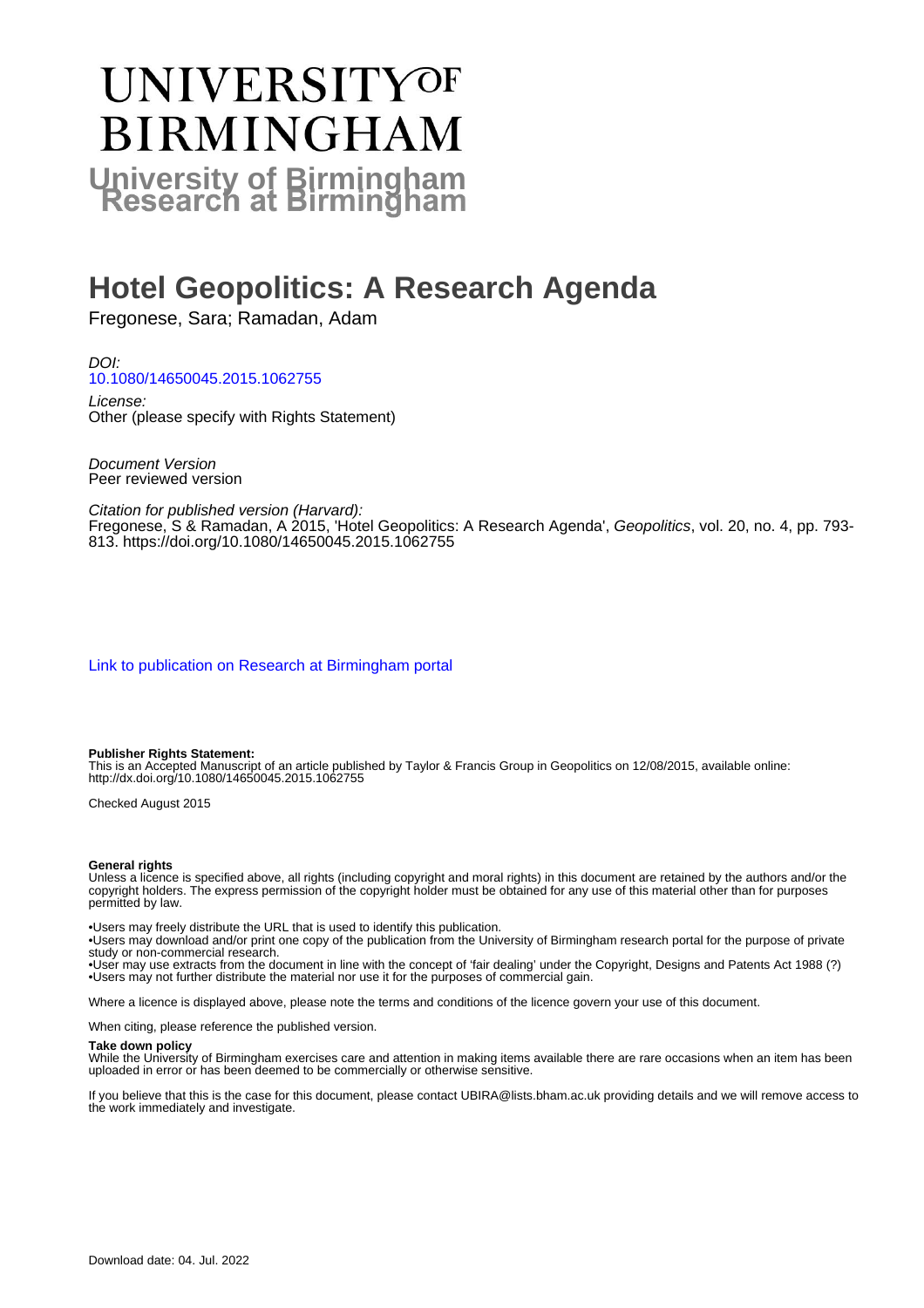This is an Accepted Manuscript of an article published by Taylor & Francis in the journal *Geopolitics*, accepted on 12 June 2015, available online at[: http://dx.doi.org/10.1080/14650045.2015.1062755](http://dx.doi.org/10.1080/14650045.2015.1062755)

# **HOTEL GEOPOLITICS: A RESEARCH AGENDA**

#### **Abstract**

This article sets a new agenda for research into the geopolitics of hotels. Moving beyond the study of hotels as neutral sites of leisure and tourism, hospitality mediated by financial exchange, we argue that hotels need to be researched as geopolitical sites. Hotel spaces – from conference rooms to reception halls, from hotel bars to corridors and private rooms – are connected to broader architectures of security and insecurity, war- and peace-making. We present six themes for this research agenda: hotels as projections of soft power, soft targets for political violence, strategic infrastructures in conflict, hosts for war reporters, providers of emergency hospitality and care, and infrastructures of peace-building. We conclude that the geopolitical potential of hotels emerges from two spatial dimensions of the relation of hospitality: hotels' selective openness and closure to their surroundings, and their flexible material infrastructures that can facilitate and mediate geopolitical processes. Research on geopolitics, and its engagements with the everyday materialities that shape war and peace, must take seriously the hotel as a geopolitical space.

## **Introduction**

*'The top secret program carries the codename "Royal Concierge," and has a logo showing a penguin wearing a crown, a purple cape and holding a wand. The penguin is apparently meant to symbolize the black and white uniform worn by staff at luxury hotels.'<sup>1</sup>*

Among the intelligence data leaked by former National Security Agency whistleblower Edward Snowden in June 2013, were revelations – published by German newspaper Der Spiegel – that the UK Government Communications Headquarters (GCHQ) used a system of surveillance codenamed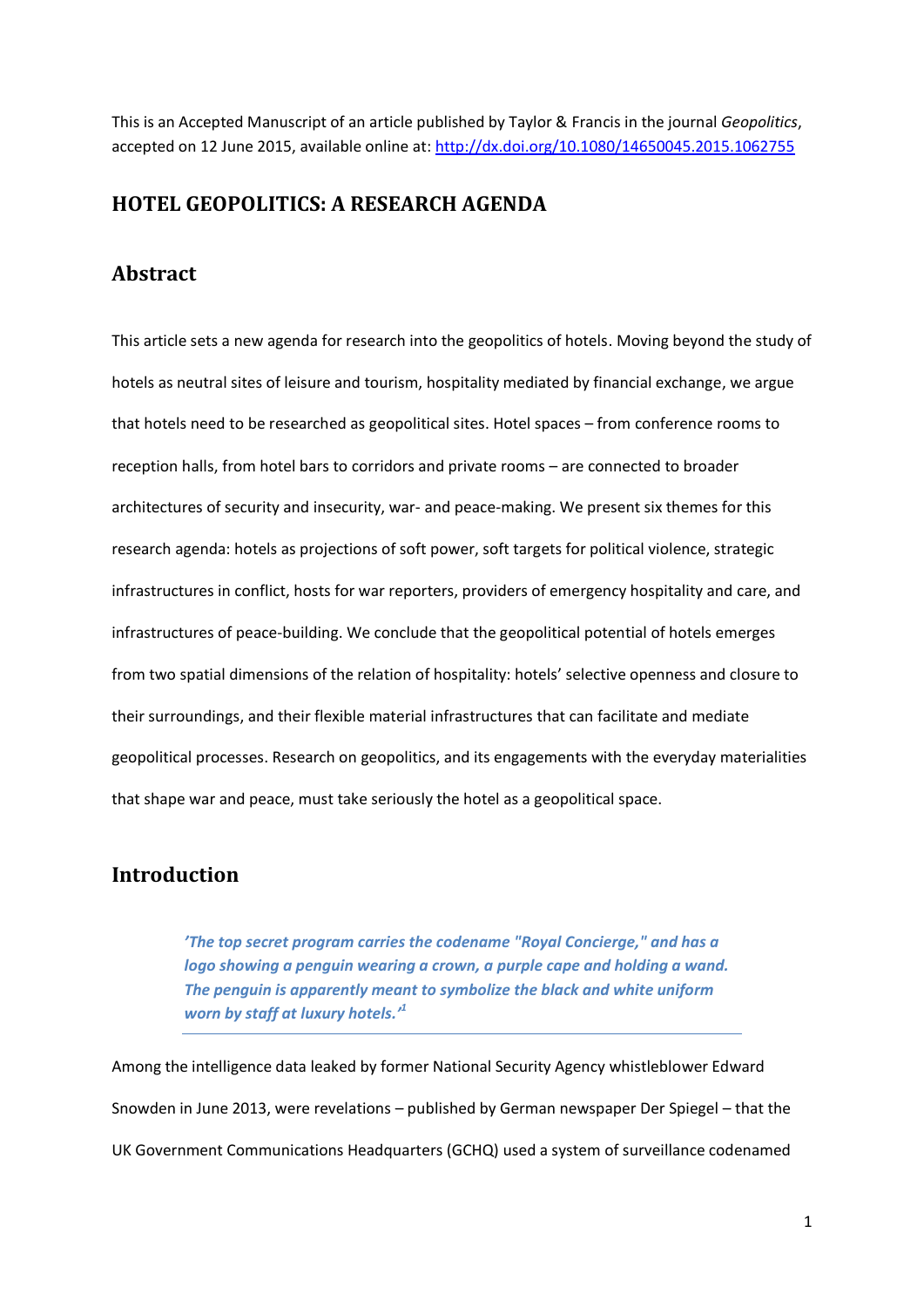'Royal Concierge' to monitor foreign diplomatic delegations at more than 350 hotels worldwide, These allegations, neither confirmed nor denied by GCHQ, place hotels at the centre of geopolitical intrigue and the British state's practices of international security, diplomacy and espionage.

This article sets a new agenda for research into the geopolitics of hotels. Hotels are much more than neutral sites of (corporate) hospitality where visitors reside, relax and consume. In the following pages, we consider how hotels become geopolitical sites, connected to and embedded in broader geopolitical architectures, geographies of security and insecurity, and moments of war- and peacemaking. Moving beyond a dominant commercial and management-orientated approach, we argue that hotels deserve to be studied as spaces in which geopolitics is manifested and shaped, where agreements and disagreements, interactions, encounters and exchanges, can be made. In hotel conference rooms, reception halls, corridors and private rooms, we can find the geopolitics of statecraft and international relations taking place. Their hospitality, materiality, relationality and strategic locations draw hotels into, and embed them within, broader geopolitical relations of conflict and peace-making.

The fundamental function of a hotel is to provide hospitality to paying guests. This hospitality can take different forms, all of them potentially profitable: overnight accommodation, food and drink, conference facilities and business services in larger hotels. The hotel is an infrastructure of monetised hospitality – a relationship of conditional welcoming mediated through financial exchange. To offer hospitality requires degrees of openness and closure. For Jacques Derrida, all hospitality is in some way conditional.<sup>2</sup> The very act of welcoming must always have limits. For the host to be a host requires their position of power in the space of hospitality to be maintained, along with the alterity of the guest who must respect and abide by the host's rules and norms of behaviour. 3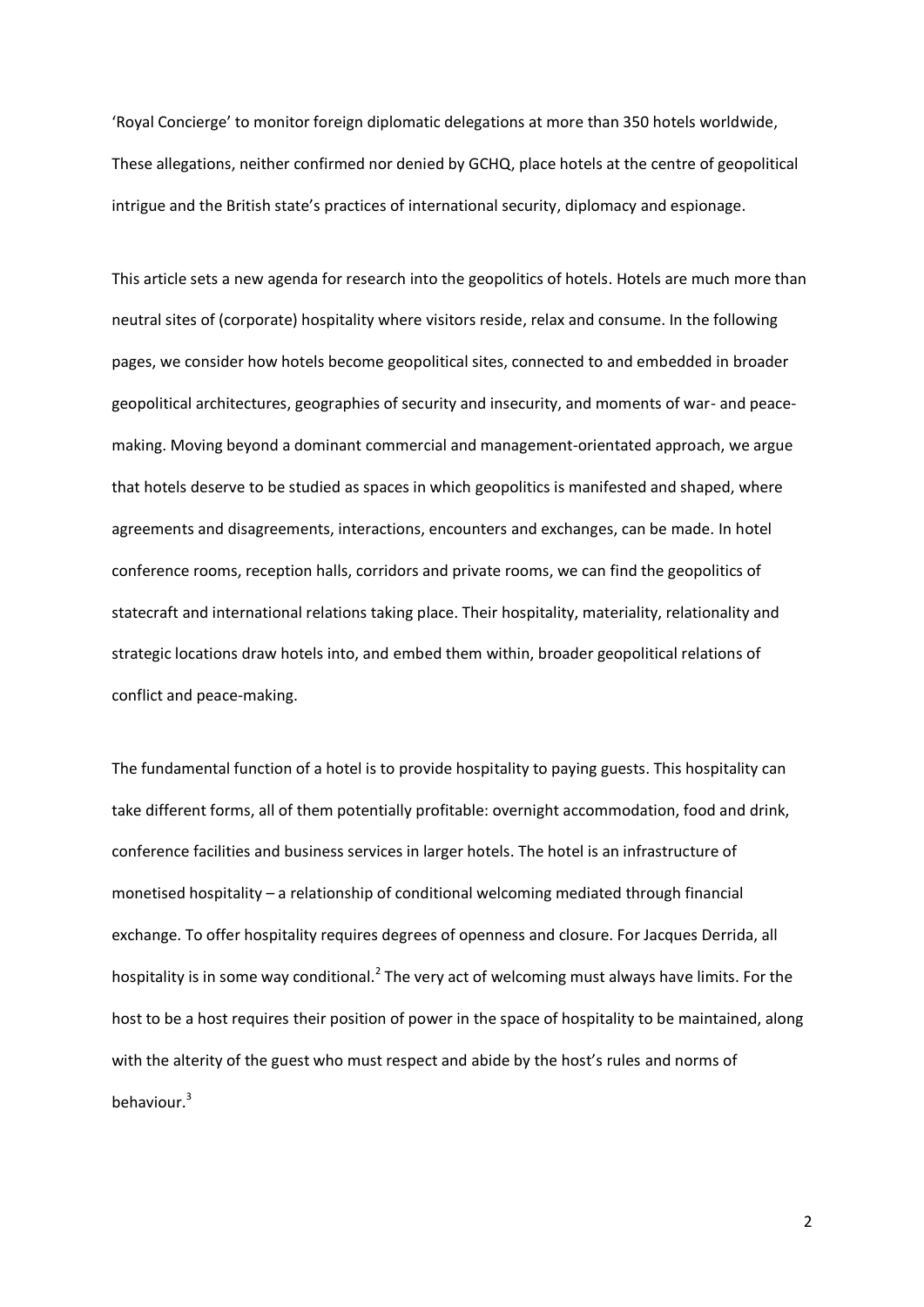This conditional relation of hospitality is manifested in relational spatialities within and without the hotel, and represents *the* defining characteristic of hotel space, true from grand luxury hotels to family pensions to oriental caravanserais. In the hotel, guests are screened, controlled, charged and welcomed into certain spaces: public areas like the entrance hall, reception, corridors, elevators, restaurants, and private areas like guest rooms and function rooms. At the same time, guests are restricted from accessing other spaces, such as service areas, behind the desk, kitchens, and the private rooms of other guests. Relinquishing control entirely to the guest would mean the end of hospitality and the beginning of another kind of relationship. The hotel must therefore maintain a controlled openness to the outside – to the potential customer – while being able to screen, monitor and subtly control those who enter. The open door allows the outside inside, and so hotels' relations with their surroundings, particularly the city and the state, are a crucial dimension of hotel space. This openness is essential to the functioning and profitability of the hotel. All forms of hospitality must begin with an open door, even if that openness is carefully controlled and limited. Inside the door, the human and non-human elements that materially constitute hotels' flexible built environments complete the constitution of hotel space. This paper will consider and draw together these spatial qualities, at times complementary and at others contradictory, in order to articulate hotel geopolitics.<sup>4</sup>

In conceptualising geopolitics, we reject the distinction between the geopolitical and the everyday as separate spheres fixed in a hierarchical relationship.<sup>5</sup> Rather, the two are equally important and intimately linked through numerous fragile connections.<sup>6</sup> The hotel is one space in which these connections are made and shaped and, we argue, it can be an important and productive focus for research into geopolitics. How might the relations of hospitality forged in hotels shape and be shaped by geopolitics? How are relations of conflict and peace-making manifested in, transformed and influenced by hotels? How do the locations and material infrastructures of hotels make them strategic sites in moments of conflict, facilitating or mitigating war? How might the spaces and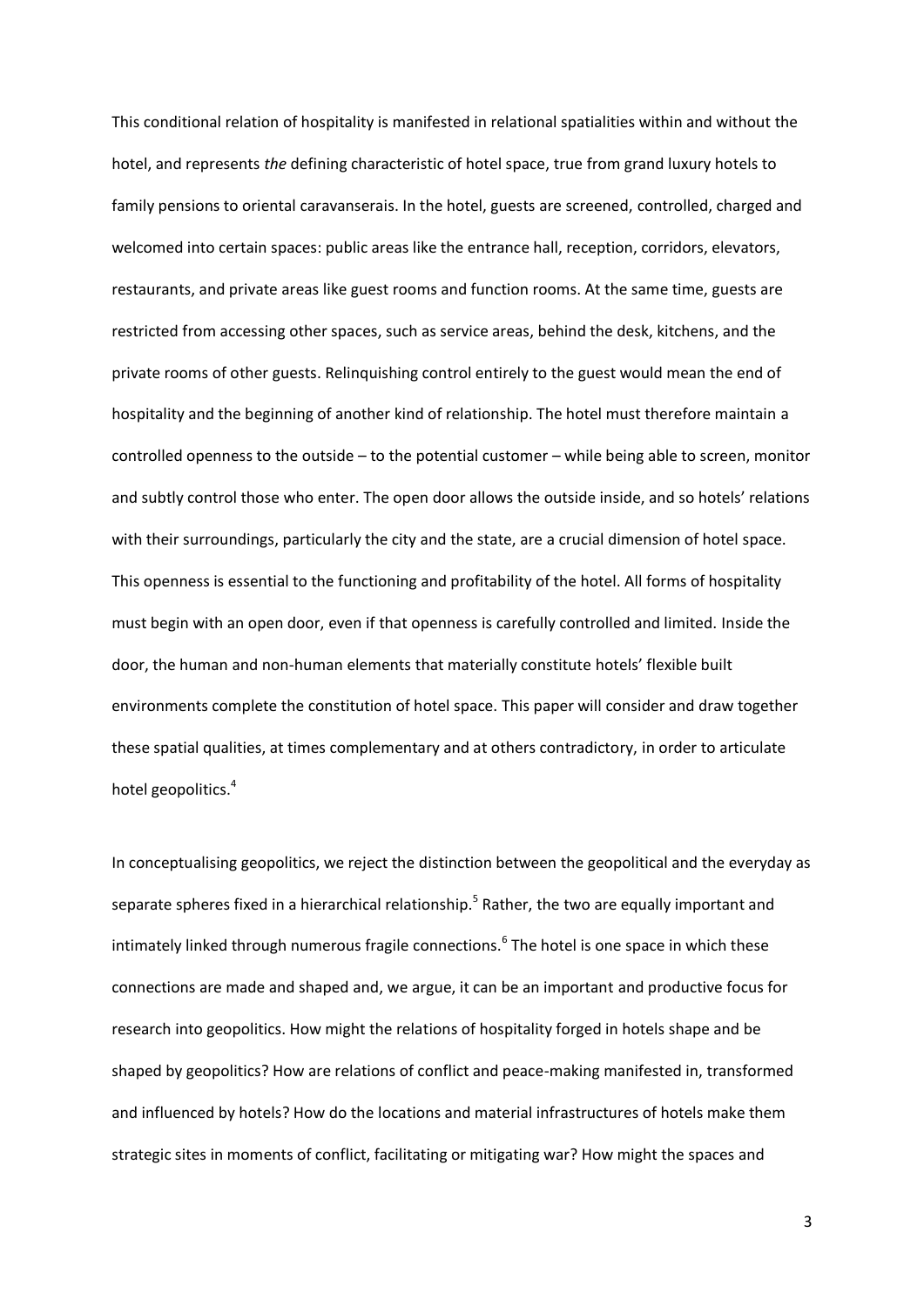physical fabric of hotels facilitate the forging of new relations between friends or adversaries, and mediate their encounters?

This paper offers a starting point for answering these questions, and for developing a wider body of critical scholarship that takes hotels as important geopolitical sites, spaces where the everyday, relational and material aspects of geopolitics are manifested and encountered. We argue that the particular spatialities of hotels – in their relations with the city and their surroundings, and their flexible infrastructures of hospitality – make them significant geopolitical spaces. We offer six themes for this agenda, a typology of hotels and their geopolitical dimensions, interactions and interventions, drawing on existing work by geographers and others, and pointing towards future avenues of research. In the next section, we consider existing literature on hotels from geography, international relations and critical tourism studies, and argue for a novel agenda of critical research on hotel geopolitics that bridges the gap between these areas of scholarship.

### **Bridging the gap: Hotels and political geography**

The geopolitics of hotels, and tourism more broadly, have received little sustained attention from scholars. This is partly because, as Cynthia Enloe notes, '[t]ourism doesn't fit neatly into public preoccupations with military conflict and high finance'.<sup>7</sup> The scarcity of scholarly political work on hotels is not confined to geography, but is part of a wider knowledge gap – across geography, politics, international relations and tourism studies – about the relationships between politics, space and tourism. This gap has been identified by a number of scholars before. Ruth Craggs has called for research into the political geographies of hotels, echoing Debbie Lisle's call for work on the broader 'role of tourism within a global security landscape'.<sup>8</sup> In a similar vein, Walid Hazboun argues that the political aspects of tourism have been 'overlooked by [international political economy] scholars and the vast literature on globalisation'.<sup>9</sup> In turn, Kevin Hannam denounces 'a paucity of research into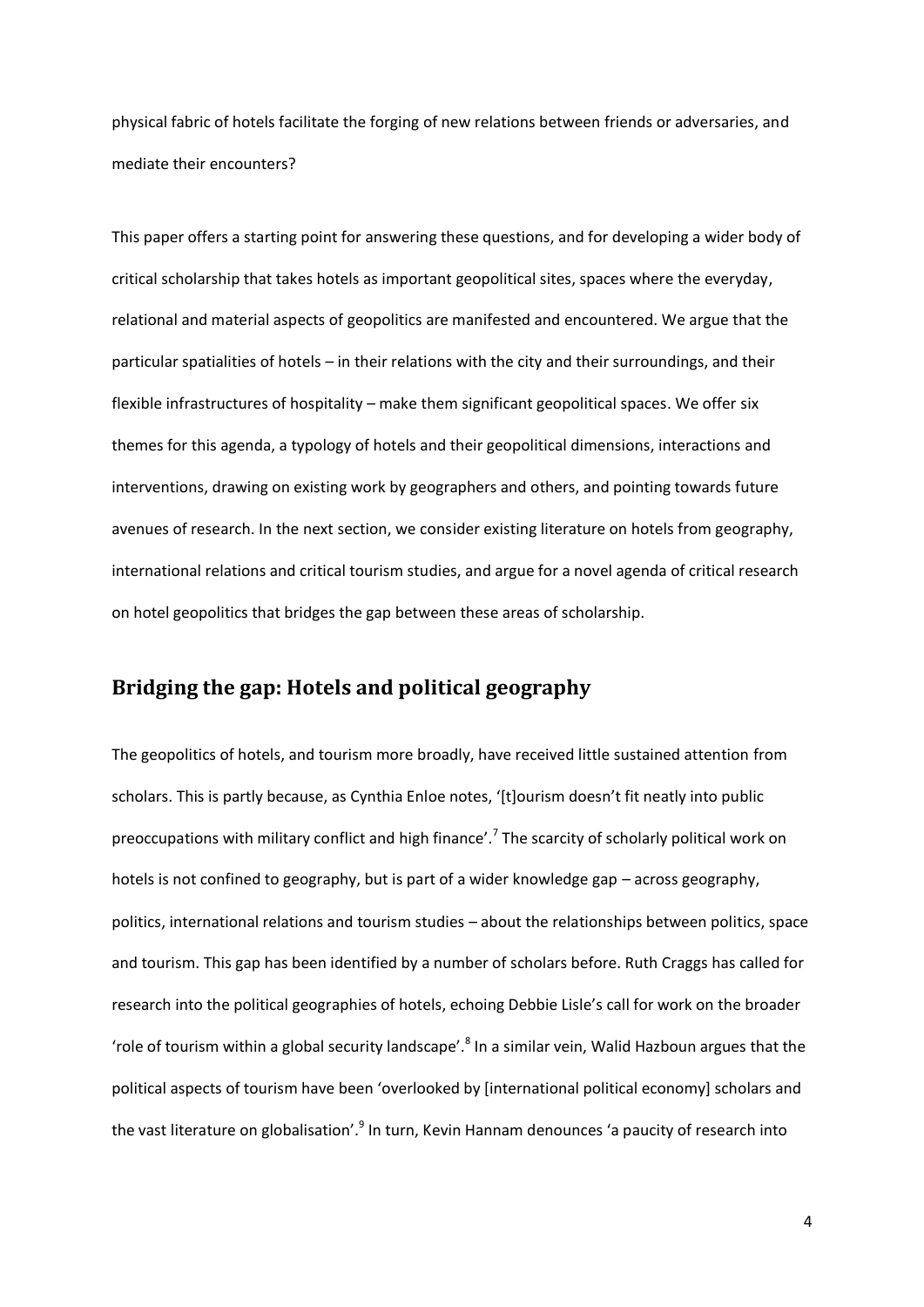the role of geopolitics in current critical tourism research', despite the fact that geopolitics shapes the fate of national tourism industries as well as of global place branding strategies.<sup>10</sup>

Unlike critical accounts of hospitality in the social sciences, studies of hospitality related to tourism have traditionally been grounded in business and economic approaches. Here, hospitality is seen narrowly as a purely commercial relationship, a managerial exercise in the provision of accommodation, food and drink.<sup>11</sup> However, a critical literature has developed in tourism studies, with a number of scholars employing new theoretical approaches and embracing more interdisciplinary agendas to advance what Britton proposes as 'a critical geography of tourism'.<sup>12</sup> This developing literature has addressed the political economy of the tourism industry,<sup>13</sup> issues surrounding workers, labour relations and labour markets, $^{14}$  as well as security and tourism,  $^{15}$  affect and biopolitics.<sup>16</sup>

Developing this debate, Pritchard et al. have suggested a renewed agenda for theory and applied research in tourism that embraces academic reflexivity and participatory methods, and engages with feminism, embodiment and affect, in order to politicise tourism knowledge.<sup>17</sup> What they call 'hopeful tourism' promotes counter-hegemonic knowledges and practices that highlight the absences, contradictions and power structures that tourism relies on. Relatedly, Causevic and Lynch have analysed the role of post-conflict tourism beyond the accepted category of 'dark tourism' for pure economic enhancement, and within a wider discourse of post-conflict social renewal and normalisation of community relations.<sup>18</sup> Here, what they define as 'phoenix tourism' functions as socio-emotional catharsis rather than purely as a tool for economic development. Finally, Lynch et al. present a renewed interdisciplinary agenda for hospitality studies that problematises the ethics and politics of hospitality, and the way hospitality industries and discourses also produce hostility and inhospitable spaces – from infrastructures of immigration control to exclusion produced in and around resorts.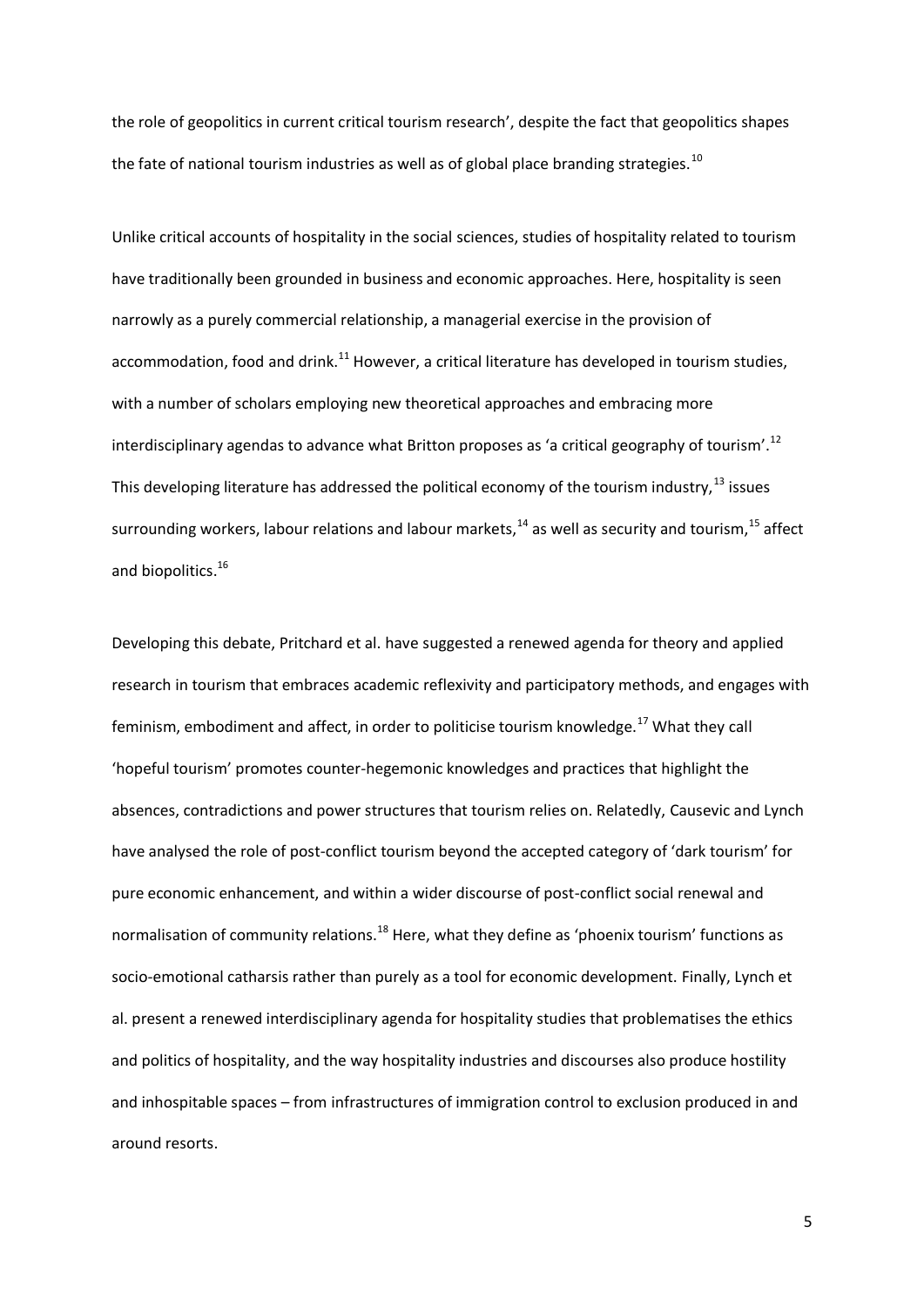These critical tourism debates represent a very promising development, but even then the hotel is not positioned as a specific and central focus of research. Hotels have barely figured in Anglophone political geography either. The two main sub-disciplinary journals, *Political Geography* and *Geopolitics*, have only ever published two articles with the word 'hotel' or 'hotels' in the title, abstract or keywords. In one, Ruth Craggs calls for 'considering hotels as key sites in the making of political geographies' and concludes that 'hotels and the hospitable practises [sic] within them are crucial elements in the construction of local, national and international politics'.<sup>19</sup> The other emerges from recent work led by Claudio Minca at Wageningen University that has considered the role of hotels in the projection of commercial power and biopolitical discipline, looking particularly at hotels constructed for migrants by European shipping companies in the eighteenth century.<sup>20</sup> Beyond these studies, there *have* been a number of valuable contributions on the cultural and identity dynamics mediated by hotels, by scholars across disciplines such as cultural geography and cultural studies. $^{21}$ Additionally, in economic geography, McDowell et al. have highlighted the micropolitics of class relations among global migrant hotel workers in London.<sup>22</sup> These studies represent a useful starting point, but as McNeill notes, 'the spatiality of the hotel requires further elaboration'.<sup>23</sup>

We argue that three recent and emerging debates in political geography and critical geopolitics can contribute to bridging the conceptual gap between hotels as sites of tourism and leisure and hotels as sites of geopolitical importance. The first concerns human geography's 'materialist return' and its resonance in political geography and critical geopolitics, where the focus on representation and discursive deconstruction is giving way to reflections about the complex interplays between discourse, materiality and affect.<sup>24</sup> Political geographers are developing a substantial debate around materiality considering objects not only as containers of power, but as its mediators,  $25$  within a geographical imagination where physical things matter.<sup>26</sup> Objects, three-dimensional volumes, built environments and infrastructures, offer a lens for doing a political geography of the everyday which is very relevant to hotels as mediators of space-power relations. Far from being spaces of detached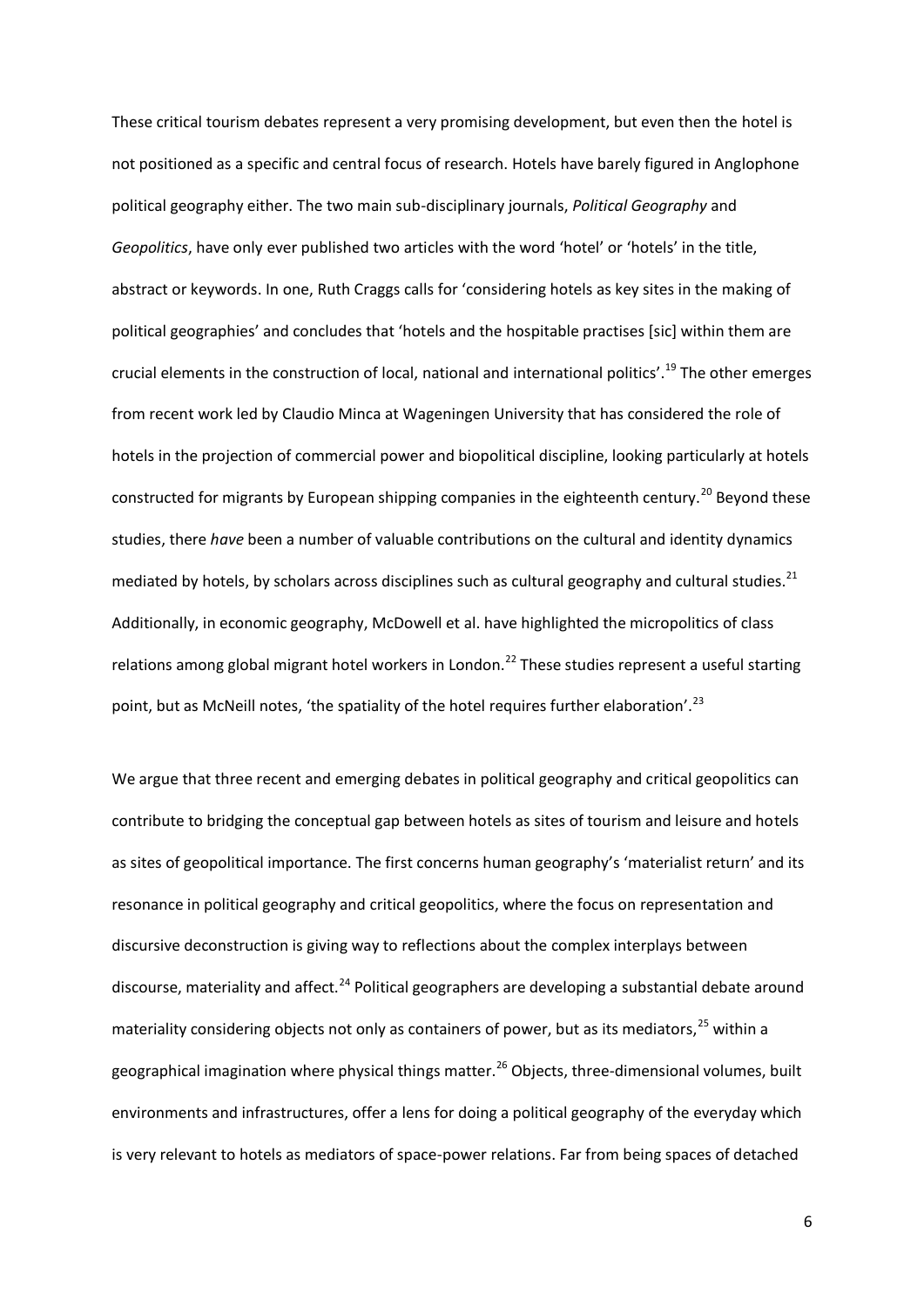depoliticized leisure and hospitality, or the neutral backdrops to formal political events, hotels can be seen instead as actively entangled in relations of power and politics, supporting the circulation of the materialities and relationalities of states and statecraft. It is also the very *matter* of hotels that is important: their physical presence, geographical location and material design shape dynamics of political encounter, inclusion and exclusion, and possibly violence.

The second debate relevant to the study of hotels is that of urban geopolitics, a multidisciplinary corpus of theoretical frameworks and methodologies dealing with the mutual relationships between specific urban sites and wider processes of geopower.<sup>27</sup> This diverse scholarship shares the principle that urban space is not just a backdrop to wars and violence, but also a target and a vehicle for them. Cities are 'strategic sites' of contemporary global politics and can signal, normalize or even worsen conflict and violence.<sup>28</sup> Whether used as targets, military positions, or locations for peace conferences, hotels are often strategic urban sites occupying prominent positions within cities, where wider geopolitical processes are played out and where complex connections between geopolitics and everyday life become tangible.

The third debate is around conceptualizations of peace in geopolitics. Megoran argues that political geographers have a better track record of studying war than studying peace, and that peace and peace-making deserve to be conceptualized with as much richness, nuance and care as war itself.<sup>29</sup> Hotels are not only sites where we can observe the everyday workings of conflict, but also potentially are intimately connected to networks and practices of peacemaking. Hotels as hosts to and facilitators of peacemaking initiatives, moments of reconciliation, and renewing and repairing community relations, deserve further research by political geographers. Debates around hospitality, so central to the functioning and business of hotels, speak to this challenge of constructing relationships of amity in place of enmity.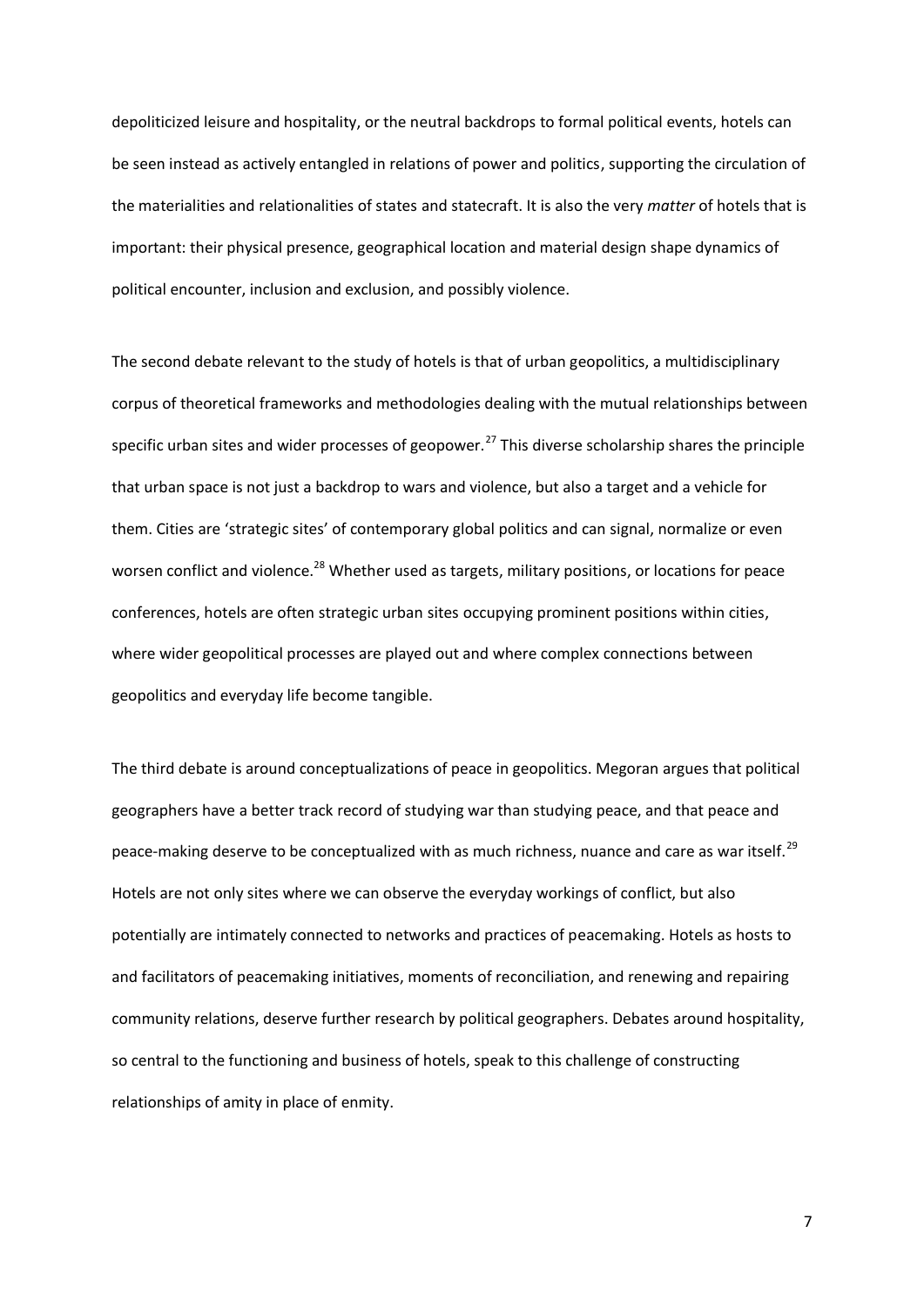Drawing on these current geographical debates, we argue for the hotel to be taken seriously as a key space for geopolitical enquiry. Hotels' materialities and infrastructures, their locations and relations in cities, and their facilitation of certain types of encounter, relation-building and peace-making all shape this geopolitical potential. We set out this geopolitics of hotels in the next section.

#### **Geopolitical hotels: a typology**

In this main section of the paper, we develop a typology of hotel geopolitics, outlining six ways in which hotels are drawn into geopolitical relations. This is offered as a baseline for geopolitical research into hotels, and a framework to be developed by other scholars. These six themes – sketched out here with examples and short vignettes – are neither a conclusive list nor the final word, but represent priority areas for this new research agenda. The following six sections start by highlighting the seemingly mundane role of hotels and tourism in the projection of state power. We then consider how hotels and their hospitable infrastructures are targeted, appropriated and transformed by conflict and those actors involved in it. Finally, we consider the role of hotels in hosting and nurturing relations of peace.

#### **1. Soft power and state projection**

Hotels interact with states in different ways, in different places and at different times. This first theme concerns how hotels (and tourism more broadly) are drawn into practices of state power projection. The social theorist Paul Hirst, drawing on Foucault's *Archaeology of Knowledge*, argues for 'consider[ing] constructed objects as components of a discursive formation … and how in consequence buildings or planned environments become *statements*'.<sup>30</sup> Building further on Foucault and Merleau-Ponty's view of experience as a constant bodily interaction between subjects and objects, $31$  Dovey argues that the built environment frames power relations in the sense that it constantly mediates human action.<sup>32</sup> Buildings, therefore, may be part of the state's apparatus of power, as much as legal and bureaucratic practices and discourses. In many instances, hotels have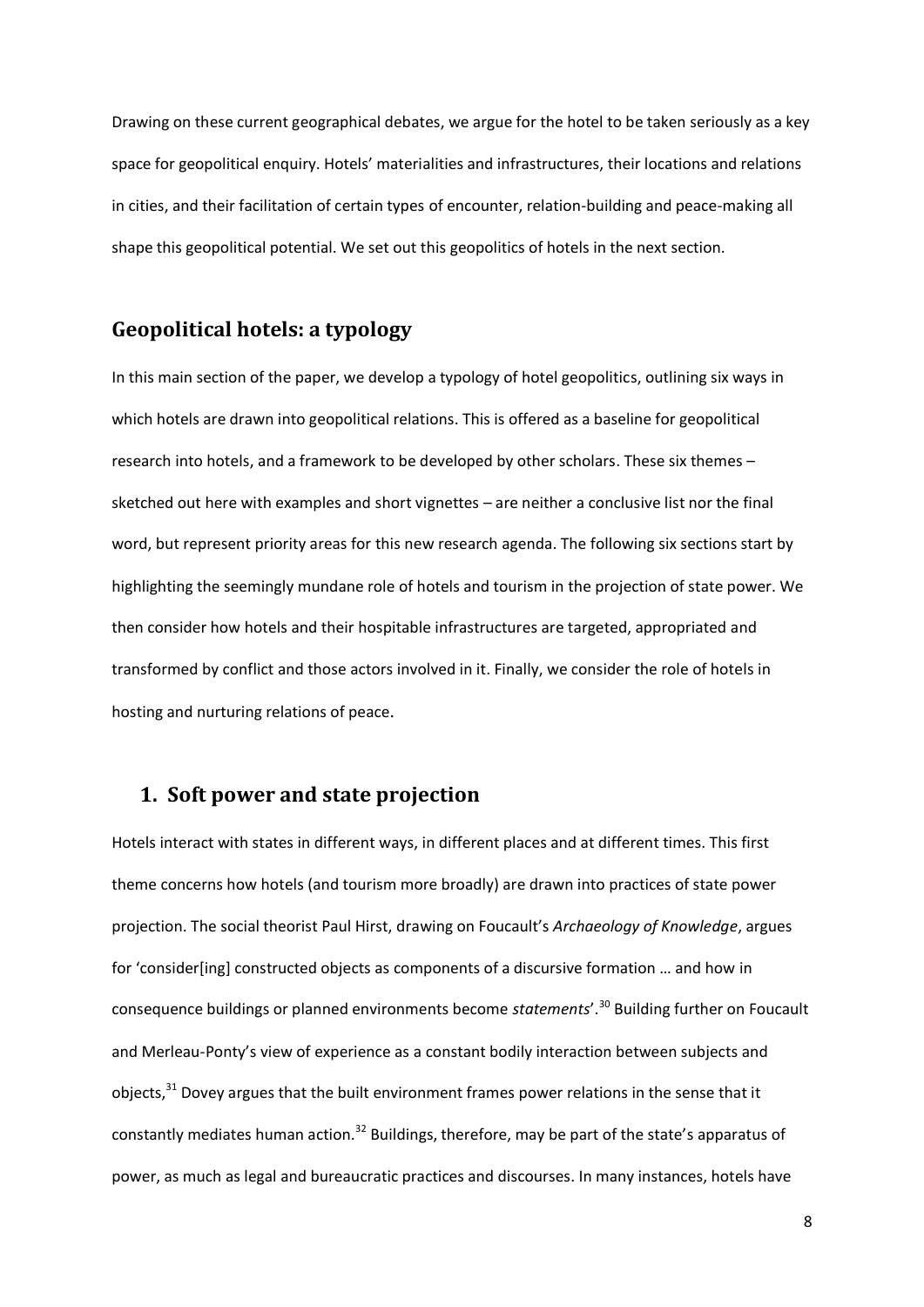been evident mediators of state power, and the work of several historians has highlighted these connections.

Architectural historian Annabel Wharton's work on hotel construction during the Cold War analyses the role of the Hilton chain hotels as crucial nodes of US soft power projection, and the cultural and geopolitical construction of a 'free West' versus a socialist Other.<sup>33</sup> Through their powerful visual and material presence, exemplars of architectural modernity, foreign investment and technological prowess, Conrad Hilton's hotel chain embodies a political experience designed to reproduce American values at the furthermost boundaries of the Western sphere of influence such as Cairo, Athens and Istanbul. Dennis Merrill has analysed the everyday practices of US soft power in twentieth century Central America, arguing that the everyday, complex and transnational encounters between US tourists and Central American residents and tourism business elites – alongside military and bureaucratic power – shaped international relations. Here, hotel lobbies figured among the networks of public spaces which 'together, helped construct the transnational cultural context in which political economy and diplomacy took place'.<sup>34</sup>

Chris Endy has also used the lens of tourism to look at international relations, specifically US/France relations during the Cold War. Endy opens his book *Cold War Holidays* with the image of the Hotel George V in Paris as a privileged site 'to observe the rise and fall of great powers in the twentieth century'. He notes how the hotel's newsletter 'encouraged the waiters, chambermaids, porters and other workers to see themselves as part of the drama of international relations' and serve as France's showcase for its post-war rebirth as a world power.<sup>35</sup> Sasha Pack's work shifts away from a state-centred perspective on international relations and focuses on the soft power of consumerism, leisure and tourism. Pack employs the notion of 'consumer diplomacy' to interpret the everyday practices of tourism – including hotel management from presentation, to service, to correct lighting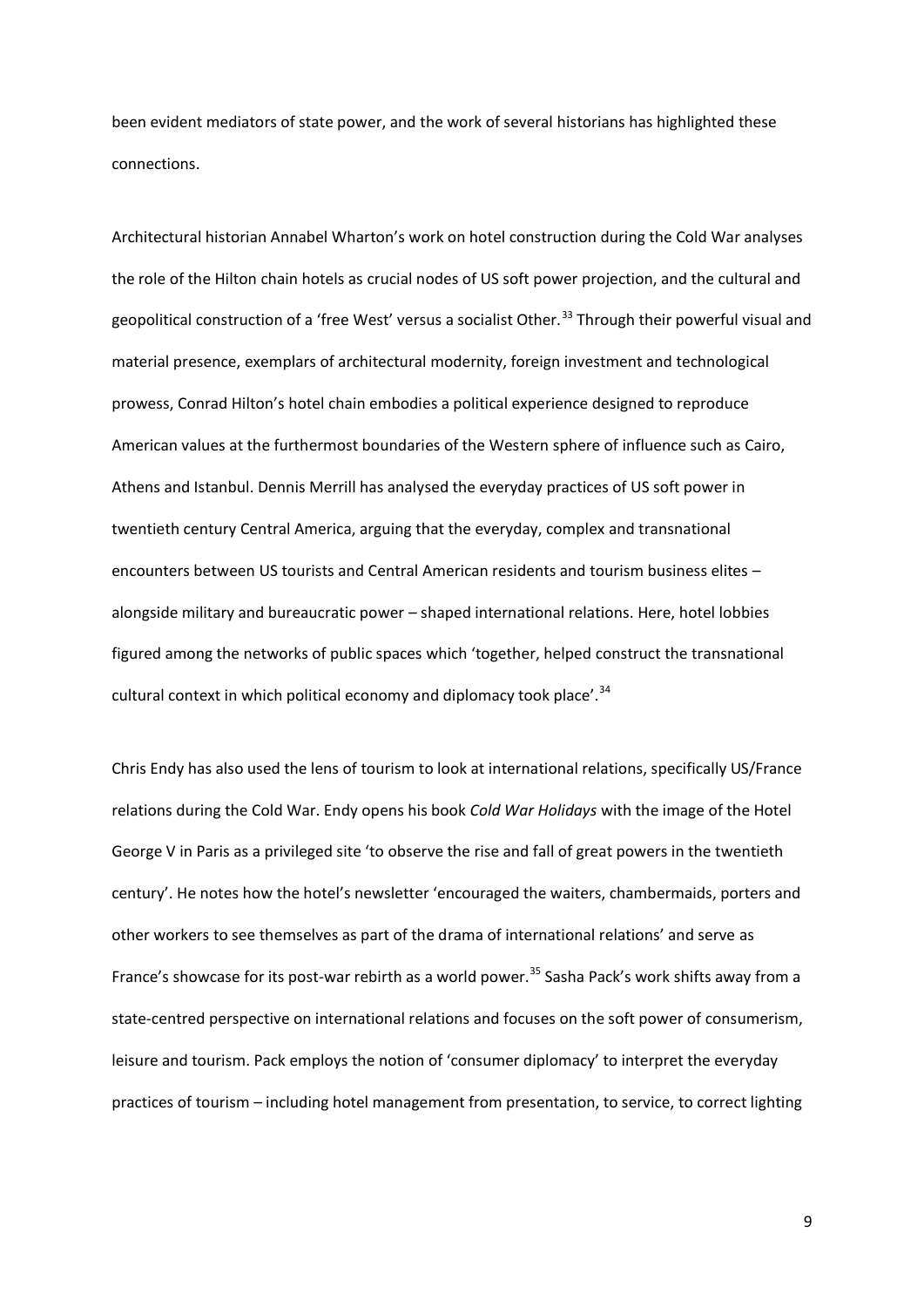– as crucial to the image of Spain under Franco's dictatorship as a modern and efficient tourist destination.<sup>36</sup>

Of course the use of hotels and tourism for state power projection can backfire. Across the 'iron curtain', the Soviet state-controlled tourist agency Intourist held a monopoly over foreign tourists visiting the Soviet Union before 1989.<sup>37</sup> While Soviet citizens were encouraged or coerced to holiday within the borders of the Soviet Union,<sup>38</sup> foreign visitors represented an important source of hard currency for the state, as well an audience for Soviet 'cultural diplomacy'<sup>39</sup> – even if they did not always leave with the best impression. $40$  Meanwhile, the incomplete Ryugyong hotel, 330 metres and 105 storeys high, has dominated the skyline of Pyongyang for decades.<sup>41</sup> Construction began in 1987 as a national showcase for the World Festival of Youth and Students, $42$  but was suspended in 1992 after the collapse of the state's international sponsor the Soviet Union. Construction resumed in 2008 with the intention to open in 2012, but this has not yet happened. Rather than a triumph of the North Korean state and its leadership, and a useful earner of hard currency from tourism, the Ryugyong stands as a monument to the weakness and extravagance of the state's centralised planning.<sup>43</sup>

#### **2. Soft targets**

An open door is crucial to the functioning of hotels, but this openness also entails risks. Hotels have long been seen as 'soft targets' for acts of political violence, including insurgency and terrorism.<sup>44</sup> The 1946 bombing by Irgun of the King David Hotel in Jerusalem, the headquarters of the British Mandate authorities in Palestine, and the later bombing of the Semiramis Hotel by Haganah in 1948, are two very famous early examples. A more recent example is the 2003 bombing by Al-Qaeda in Iraq of the Canal Hotel in Baghdad, headquarters of the United Nations Assistance Mission in Iraq. Such events are not confined to the Middle East, of course. The Irish Republican Army repeatedly targeted hotels during the 'Troubles' in Northern Ireland, including the 1984 bombing of the Grand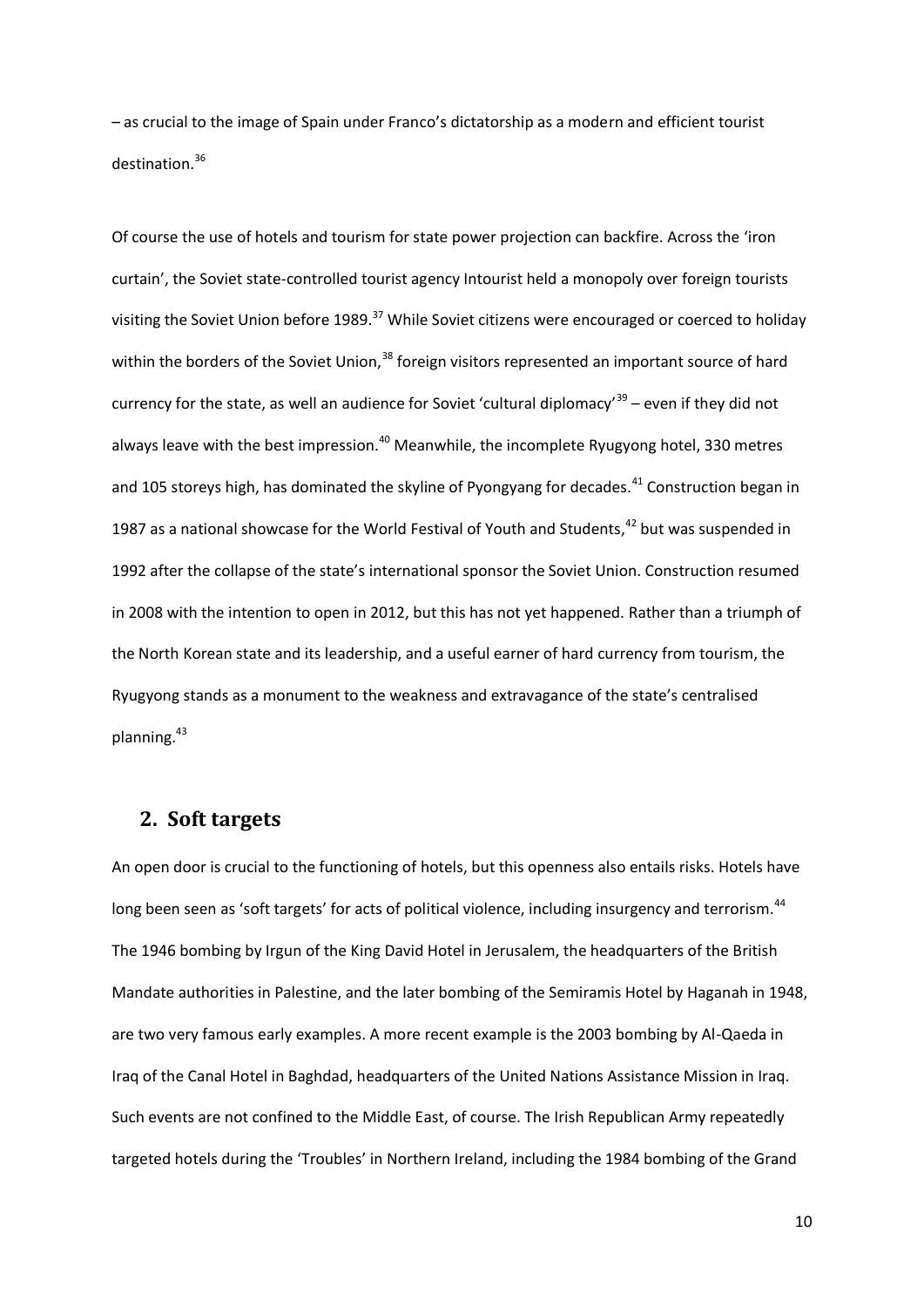Hotel in Brighton, location of the UK Conservative Party conference, and the repeated targeting of the Europa Hotel in Belfast, which earned the title of Europe's (or even the world's) most bombed hotel.<sup>45</sup>

There has been a marked increase in attacks on hotels in the eight years following 9/11: 62 attacks in 20 countries, compared with 30 attacks in 15 countries in the previous eight years.<sup>46</sup> Various factors have made hotels more frequent targets post-9/11, including the heavier securitisation of highprofile critical infrastructure such as embassies, and the ongoing devolution of terrorist groups towards regional 'franchises' which lack the training and equipment to attack heavily securitised compounds. Attacks like those in Mumbai in 2008 and Jakarta in 2003 and 2009 have resulted.<sup>47</sup> Debbie Lisle has analysed how seemingly antithetical notions like terrorism and tourism are implicated in the same post-9/11 geopolitical discourses of international security, and in the reorganisation of mechanisms of American/Western soft power.<sup>48</sup> Looking specifically at the bombing of hotels, Lisle argues that American tourists have a renewed diplomatic role based on claims of solidarity with victims of terrorism in places like Bali.

Hotels have seen their infrastructures and functioning reorganised in light of the War on Terror. But securing hotels requires a difficult balance between openness and closure. It is difficult to implement airport-style checks in a hotel, complete with full body and luggage scans and armed security personnel, without compromising its welcoming atmosphere. Even so, some of these practices *have*  become normalised in hotels in response to the increased targeting of hotels by militants and terrorists. Hotels deploy technologies such as 'large concrete blocks, manned security checkposts, automatic bollards and electronic barriers that increase the standoff distance' between the hotel interior and the world outside.<sup>49</sup> In this liminal zone, the hotel's conditions of hospitality can be imposed, and potentially unwelcome guests screened out, for security or other reasons. Pre-arrival data surveillance and screening, then, once inside, a 'security matrix' of CCTV, card-activated doors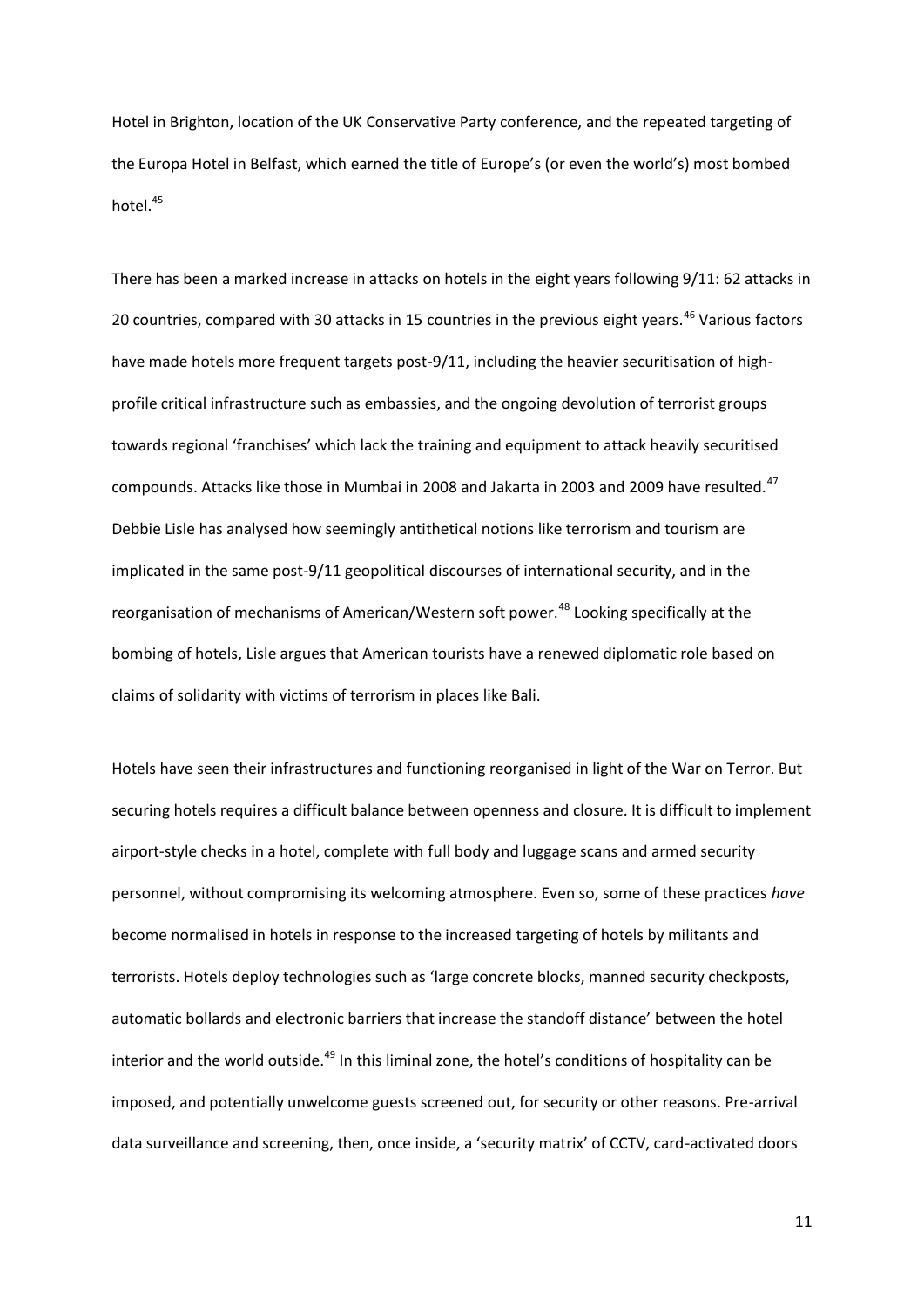and elevators and security guards, further attempt to control guests and the potential risks they bring. $50$ 

#### **3. Strategic infrastructure of conflict**

The targeting of hotels during conflict can take another form. Their locations and infrastructures can become strategically valuable assets during war, hence there are numerous examples of hotels being used or taken over by states, regular armies and irregular militias. Within this, we can see hotels commandeered as logistical bases for the coordination of political and/or military activities, and others redeployed so that acts of violence can be conducted from them.

In the former case, numerous examples include the Princess Hotel (now Fairmont Hamilton Princess) in Bermuda, which served as an Allied military hub and intelligence and censorship centre during the Second World War.<sup>51</sup> The southern wing of the King David Hotel in Jerusalem, mentioned in the last section, hosted British Mandate administrative and military headquarters until it was bombed in 1946. The Ledra Palace in Nicosia, discussed in theme 6, became the headquarters of the United Nations Peacekeeping Force in Cyprus when the city was divided in the 1974 civil war. Since 2014, Al-Masira hotel in Tobruk has hosted one of Libya's two rival governments, which holds parliamentary sessions in the hotel's conference hall, 600 miles from the capital Tripoli.<sup>52</sup>

In the latter case of weaponising the hotel, there are again numerous examples. During the Bosnian war in the 1990s, the Sarajevo Holiday Inn continued to function as a hotel, hosting the newly declared Bosnian government, alongside international actors such as war reporters (see theme 4). The upper floors were used by snipers in the initial days of the conflict, and soon declared off limits to hotel staff and visitors.<sup>53</sup> In February 2011 in Egypt, the Mubarak regime reportedly deployed snipers on the rooftop of Cairo's Ramses Hilton Hotel, to target protesters camped in the nearby Tahrir Square.<sup>54</sup> More recently, Islamist rebels entrenched themselves in the Safir hotel, perched on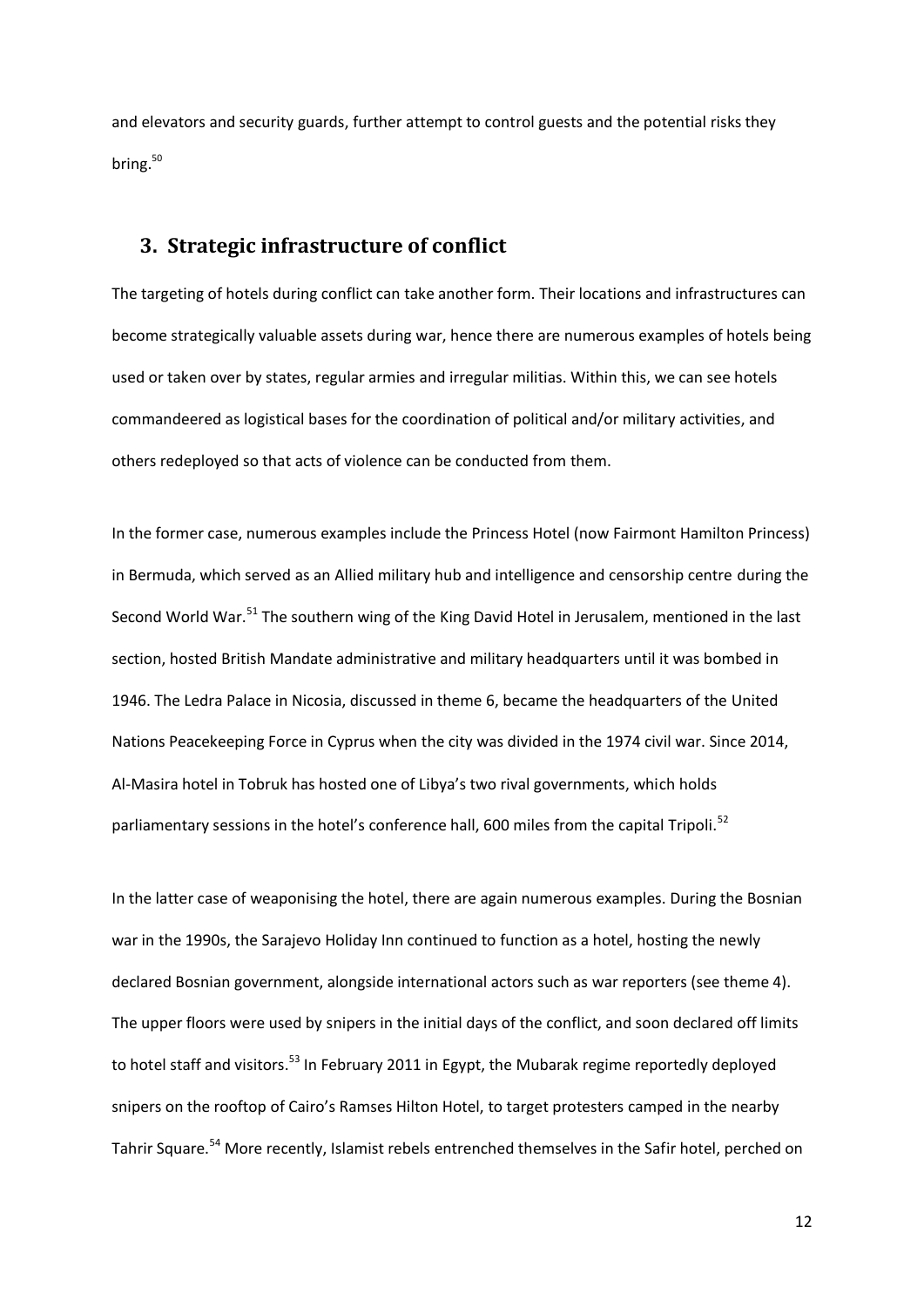a hill overlooking the Syrian town of Maaloula, while fighting Syrian government forces.<sup>55</sup> These latter examples rest on the dual value of hotels' physical height. Their verticality represents a militarily strategic asset during conflict.

No hotel conveys this better than Beirut's Holiday Inn-Saint Charles which, for almost its entire existence, has stood as a ruin overlooking west and central Beirut. After opening as a hotel in 1974, in the heart of Beirut's cosmopolitan hotel district, from October 1975 the Holiday Inn became a strategic base for armed militias to target the city below. Fighting between rival militias spread across Beirut, and a bloody frontline (the 'Green Line'), dividing the city in two, was sealed amidst the high-rise hotels at the waterfront. The Holiday Inn was the last stronghold in a six-month battle, after which the hotel district became a no-man's land for the rest of the war. The hotels became strategic assets within the urban geopolitics of the civil war.<sup>56</sup>

Theirs was not a mere background presence to a conflict taking place all around; Beirut's hotels, and especially the Holiday Inn, mediated the dynamics of conflict in four ways.<sup>57</sup> Firstly, by determining the course and final closure of Beirut's dividing line. Secondly, the hotel district was open, designed to facilitate a smooth and profitable flow of customers and goods. This openness and the transience of guests allowed the hotels to be quickly emptied and occupied by the militias. Thirdly, their infrastructure became a privileged platform to surveil and target the city below – especially the Holiday Inn, with its 24 floors and circular rooftop bar. The high floors of hotels offer panoramic views of the city as a commodity to be consumed by paying guests; when the militias took over, they did so for those same panoramic views of the city, so as better to target, possess and dominate it. Lastly, militia propoganda celebrated the fall of the Holiday Inn as the conquest of a symbol of a rival ideology of foreign capital and wealth that did not relate to Lebanon's and Beirut's social inequalities. The hotel's iconic image was re-appropriated for militia propaganda and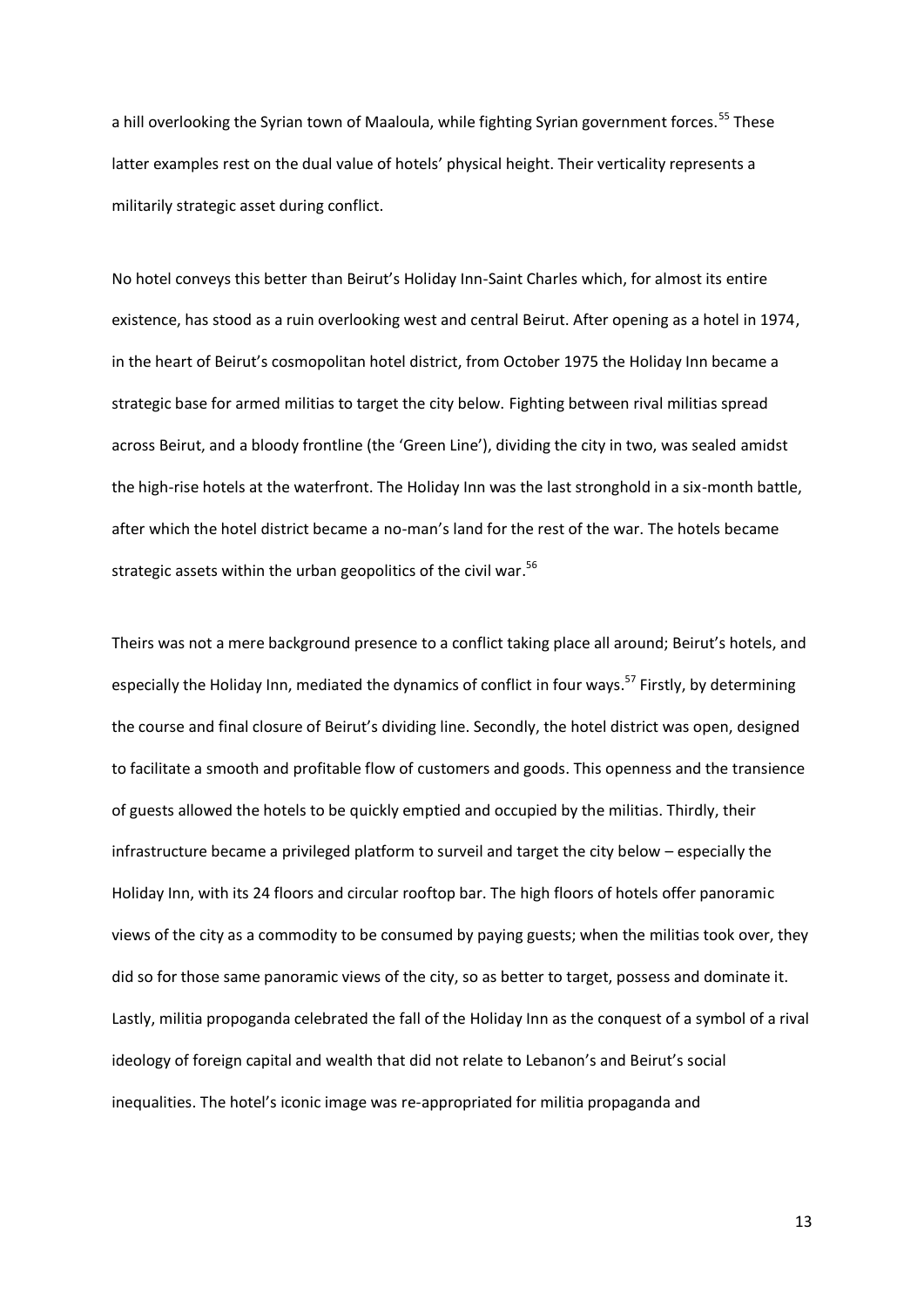commemoration, its interiors and equipment looted, and its architecture reconfigured to serve as means of warfare.

That the building ceased to function as a hotel (in contrast to the Sarajevo Holiday Inn) is somewhat beside the point – what was constructed as a hotel became *in its very form* a strategic military asset. This infrastructure of hospitality became one of hostility in the time it took armed militias to take over from paying guests, the click of a tourist's camera replaced by the crack of a sniper's gun.

#### **4. Hotels and war reporters**

When war descends and tourists flee, international journalists arrive to cover events. Pinkerton argues that while the texts, videos and photographs produced by journalists have been the subject of critical geopolitical analysis,<sup>58</sup> the role of journalists themselves in the 'production, interpretation and circulation' of these materials has been somewhat neglected.<sup>59</sup> One exception is Maggie O'Kane, whose highly personalised reports from the Bosnian war in 1992 have been posited as an 'antigeopolitical eye', an embodied 'view from somewhere' that challenged dominant geopolitical scripts of the conflict.<sup>60</sup> The *where* of this view from somewhere is crucial: extending Pinkerton's point, the spaces from which journalists operate are crucial for our understandings of war. We argue that the hotel is a crucial locus for such processes. Hotels that open their doors to journalists can become essential platforms for seeing and reporting war.<sup>61</sup>

These relative safe havens, enclosed, sanitised and securitised, are 'often one of a limited number of physical places that members of the international community will visit',  $62$  and can become gathering places for the international media and for local and international political actors. In her persuasive investigation of Sarajevo's Holiday Inn, the late Lisa Smirl explained how the hotel became 'a key interface between external actors and local contexts', a crucial site for the production, circulation and consolidation of specific understandings of the Bosnian war, the siege of Sarajevo, and its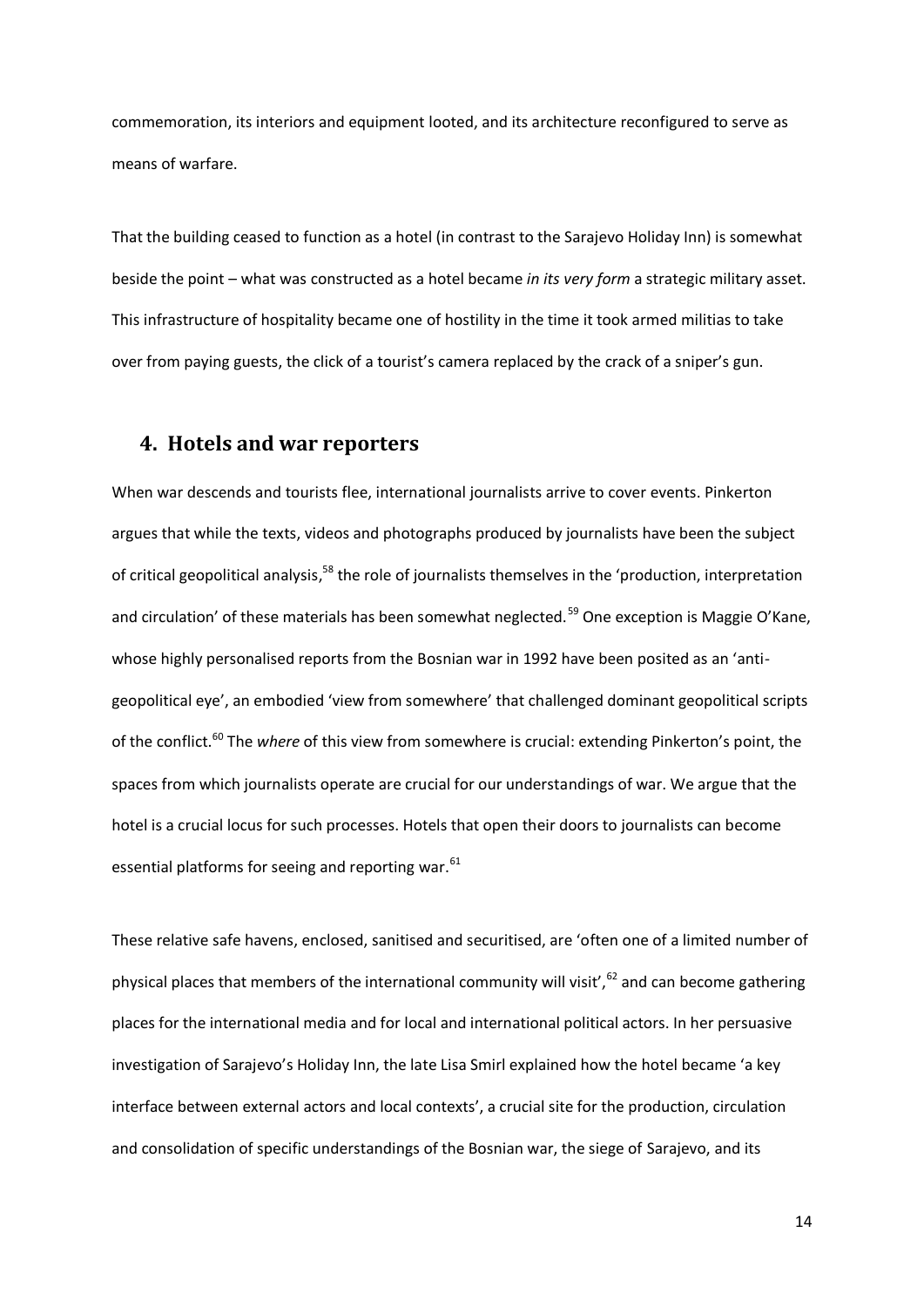resolution. For those fighting, the journalists holed up in the hotel represented 'an audience to be performed for ... seeing what the elites wanted them to see'. The hotel therefore became 'constitutive of the conflict geography', shaping a dominant but flawed narrative of a war based on pre-existing and clearly defined ethnic divisions, one consumed both by international audiences and those under siege in the city. $63$ 

The Commodore Hotel in West Beirut served a similar function for international journalists covering the Lebanese civil war during the 1970s and 80s. 'Every war has its hotel, and the Lebanese wars had the Commodore ... an island of insanity in a sea of madness'.<sup>64</sup> International journalists congregated in the Commodore, in part, because it was one of very few places that had functioning international telephone and telex lines, on which journalists relied to file their reports. This made the Commodore 'a meeting-place, a press club, a conference centre' but also 'a trap' in Robert Fisk's view: 'a safe haven from the war ... [that] served to isolate the press from the world outside its doors'. This 'unreal world' allowed 'a breed of journalistic lounge lizard' to report on the war without leaving the hotel, picking up information from informants and gossip in the hotel lobby.<sup>65</sup> This isolation and skewed sense of reality and priorities was illustrated, for Fisk, by the \$500 reward offered by one British journalist for the safe return of the hotel's parrot, when the hotel was finally taken over and looted by militiamen in 1987. The parrot, Coco, was celebrated for imitating the sounds of incoming shells, and had featured in numerous journalists' accounts of the war (accounts Fisk condemns as simplistic and clichéd).<sup>66</sup>

#### **5. Emergency care and hospitality**

Hotels' security measures, management decisions, provisions of food and water, communication services and accommodation can also turn them into relative safe havens within spaces of conflict and strife. This has been discussed above in the case of international journalists. Journalists, like tourists, are paying guests, but in certain cases hotels are capable of extending forms of welcome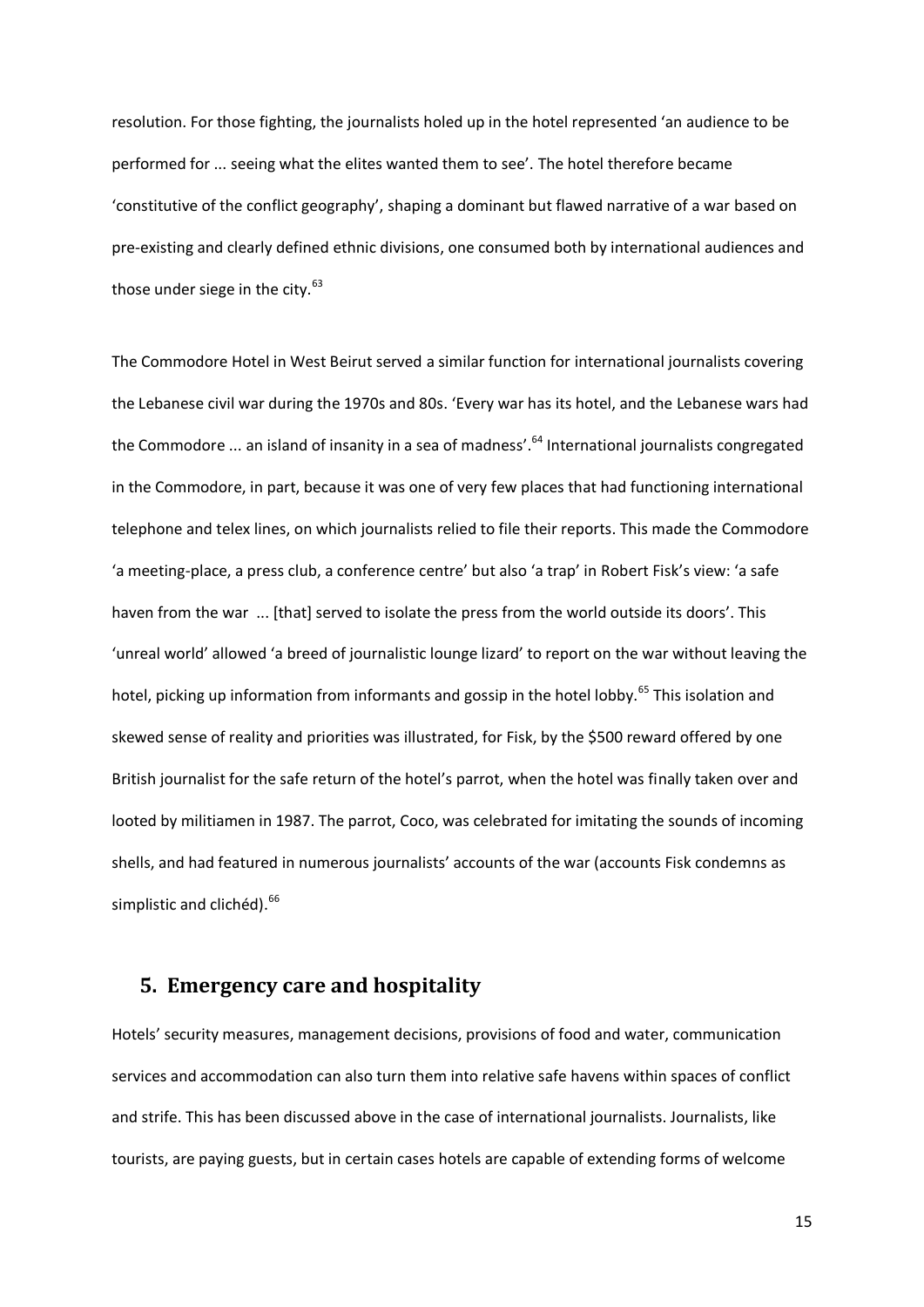and hospitality to those who are in need of urgent shelter but may not have the means to pay. In such emergency situations, the infrastructures of hotels can be reconfigured to grant refuge, care and relief to those fleeing violence or danger. This is clearly not the norm, but several important examples point to this functional flexibility of hotels, some of which have experienced repeated functional transformations.

In the run up to the Second World War, for example, Amsterdam's Lloyd Hotel was used to house Jewish refugees, then hosted prisoners during the war itself. After the war, the building served as a juvenile detention centre from the 1960s, then hosted artists from the former Yugoslavia in the 1990s, before reopening as a boutique hotel in 2004. This varied history is packaged and commercialised as part of the experience for guests today.<sup>67</sup> In another example, around 200 000 Muslim and Croat refugees from Bosnia fled Serbian attacks and headed to the towns of Croatia's Dalmatian coast in 1992. Established tourist towns like Split became strained yet remained hospitable, with their many restaurants donating food to the refugees and their hotels and resorts, then devoid of tourists, turned into accommodation for refugees.<sup>68</sup> A further famous case is that of the Hotel des Milles Collines in Kigali, depicted in the film *Hotel Rwanda*. At the height of the Rwandan genocide, 700 ethnic Tutsis were given shelter at the Milles Collines. The hotel manager, a Hutu, used contacts in the military, and bribed officers with alcohol from the hotel's stores, to keep the hotel off limits to militiamen targeting Tutsis with genocidal violence.<sup>69</sup>

Tbilisi's 'refugee hotel' represents a further compelling case. More than 200,000 ethnic Georgians were displaced during the 1992-3 separatist conflict in the region of Abkhazia.<sup>70</sup> Many of these internally displaced people (IDPs) were housed in hotels and empty buildings in the capital, Tbilisi. The Iveria Hotel, a 22-storey landmark building in the centre of the city, became home to 800 IDPs, and was thus transformed into a 'hotel/refugee camp' until the IDPs were finally moved out in 2004.<sup>71</sup> Over 12 years, the hotel's inhabitants adapted the material structure of the hotel, many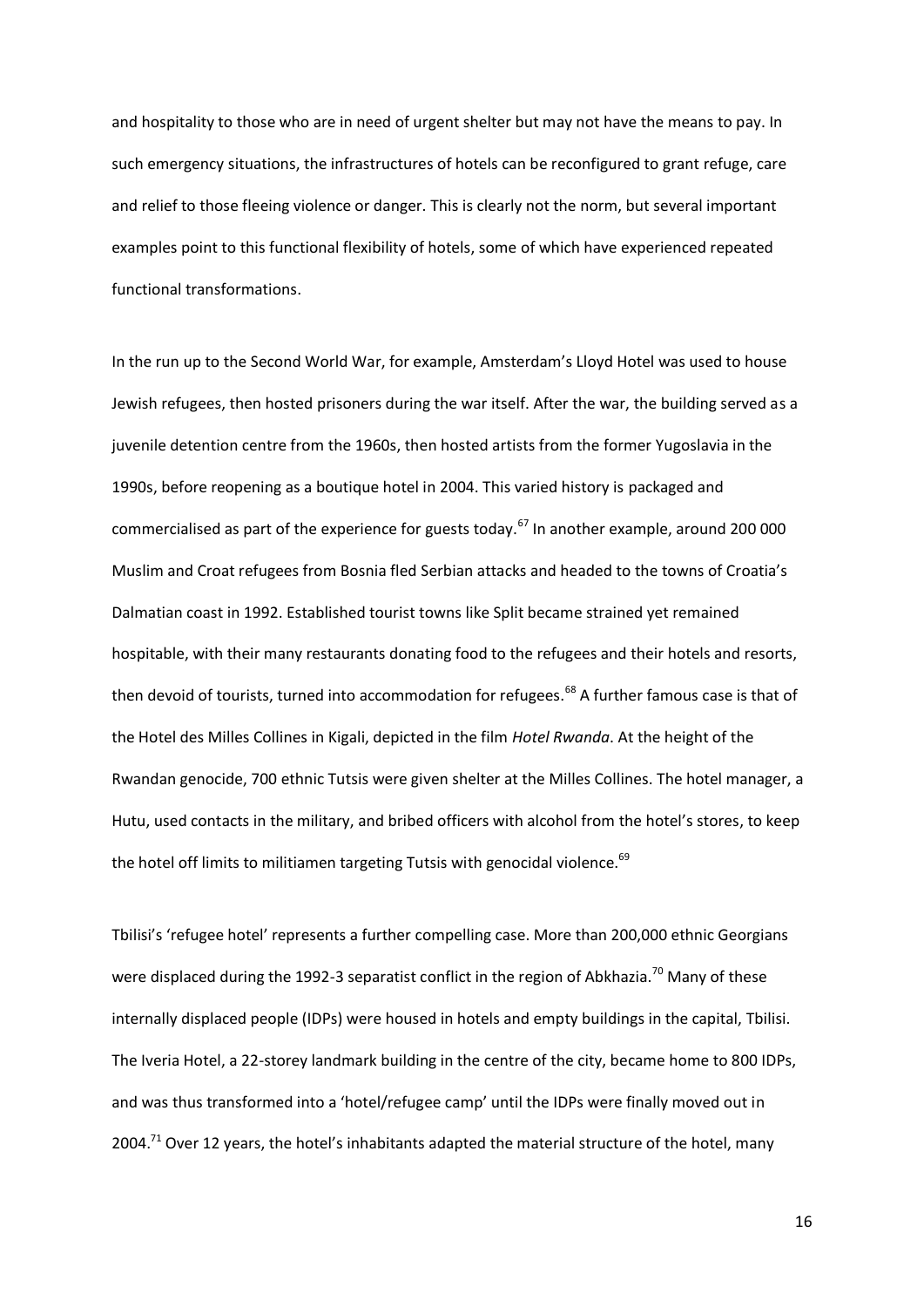enclosing balconies with improvised building materials. Once a site of privilege and elite mobilities in the Soviet era, the hotel was transformed into 'a post-modern ruin, a hybrid of original modernist architectural intention and the bricolage of architectural adornments and modifications made by the  $\text{IDPs}'^{72}$  Prominent and visible for miles around, the Iveria refugee hotel brought the political realities of the Abkhazia conflict into the heart of Tbilisi, the newly independent post-Soviet capital.<sup>73</sup>

A very different kind of emergency refuge was offered by the Divan Istanbul hotel in June 2013. The Divan lies on the northern edge of Gezi Park, on Taksim Square in central Istanbul, which became the focal point of large-scale urban protests against the park's demolition and wider opposition to the 'authoritarian urban neoliberalism' of Turkey's prime minister Recep Erdoğan and the ruling party, AKP.<sup>74</sup> On the evening of 15 June 2013, police used bulldozers to clear the protest camp, fired water cannon and tear gas at protesters, and there were sustained clashes between police and demonstrators in the side streets around Taksim Square. Divan's location made it an obvious place for those fleeing the police to seek refuge. The hotel could, of course, have turned away protesters, but Divan's management, supported by the proprietor Koç Holding, allowed protesters in and gave access to first aiders to help the injured. In this emergency situation, the infrastructure of the hotel was reconfigured to give refuge and care to those fleeing and injured by the police action. In response, the police stormed the hotel, beating protesters and launching tear gas canisters inside the lobby.

Of course Divan's decision to open its doors to protesters did not represent unconditional hospitality in the manner proposed by Derrida, but clearly it went beyond the monetised hospitality offered by a hotel in normal times, and certainly a refusal to grant refuge would have seen protesters exposed to further police violence.<sup>75</sup> This action led the international hospitality consultant PKF Hotelexperts to give Divan their 'Hospitality Innovation Award' in October 2013, declaring that Divan 'showed solidarity and courage during Gezi Park protests and proved how important hospitality is during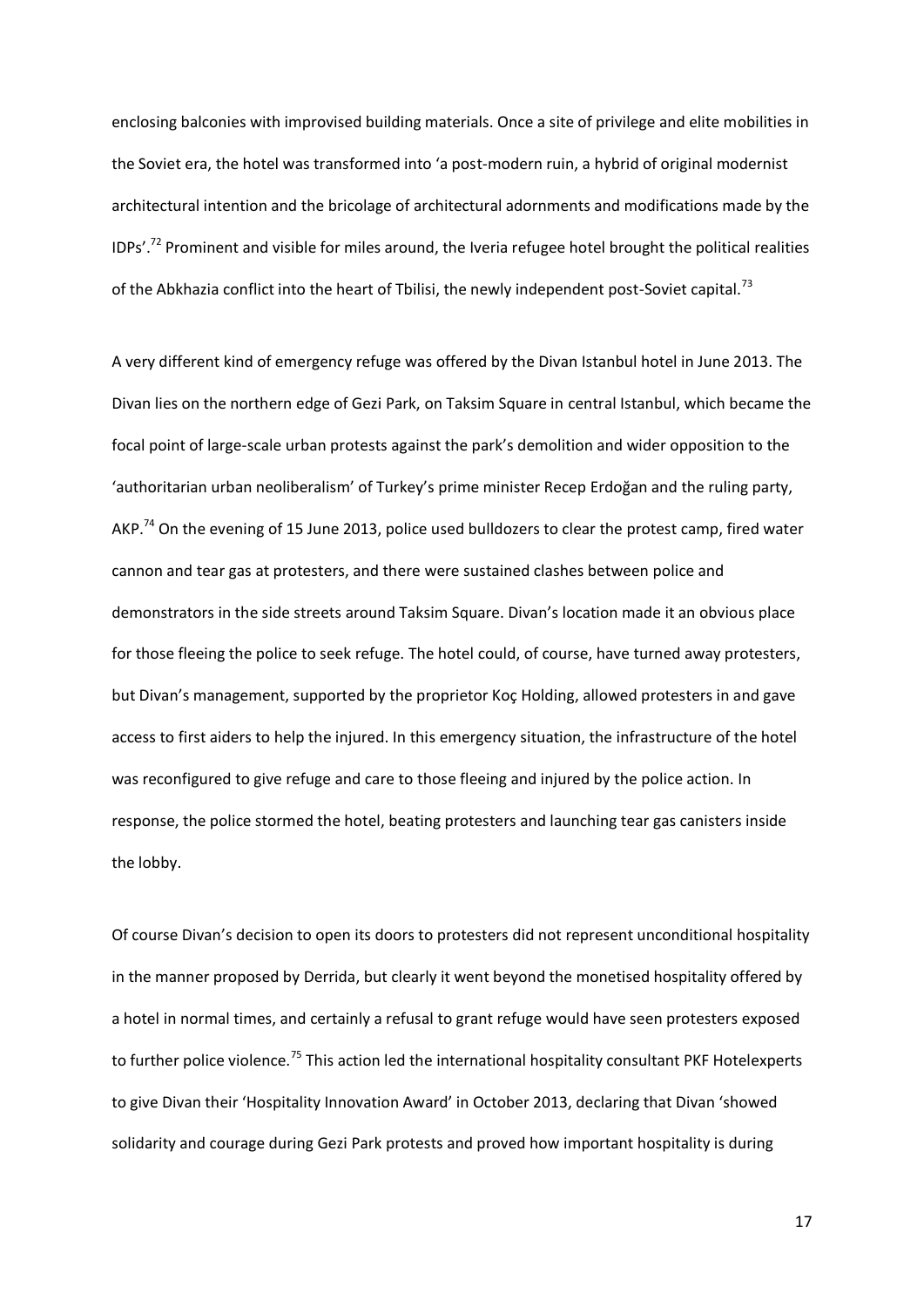crisis situations'.<sup>76</sup> These events had broader repercussions for Divan and Koç Holding, who found themselves positioned against the government and its economic and (geo)political vision for Turkey, and even accused by Erdoğan of cooperating with terrorists.<sup>77</sup>

#### **6. Infrastructure of peace-building**

We have discussed above some ways that hotels are drawn into relations of conflict, but a further dimension of hotel geopolitics is represented in the ways hotels host and facilitate practices of diplomacy and initiatives of peace-making. This function has a long lineage: the 1783 Treaty of Paris, ending the American Revolutionary War, was signed at the Hotel d'York, for example. Here, we discuss three examples, one hotel within a zone of conflict that has hosted peace-building meetings, and two in neutral places that have hosted formal diplomatic negotiations.

In November 2013, the Islamic Republic of Iran and the P5+1 countries<sup>78</sup> signed the Geneva Interim Agreement on the Iranian nuclear program, a major breakthrough in relations between Iran and the West. The negotiations were scheduled originally in the UN's grand and symbolic Palais des Nations, which hosts thousands of intergovernmental meetings and delegations each year. But delegates preferred the flexibility and practicality of a modern hotel, with rooms to rest and take showers between work sessions,<sup>79</sup> and so negotiations took place instead in the Geneva InterContinental hotel, about half a kilometre from the imposing Palais. After several failed attempts at reaching a conclusion, the Guardian's Julian Borger recounts, work continued in different private rooms where, respectively, the P5+1 foreign ministers and the Iranian foreign minister negotiated the final aspects of an agreement, passing drafts by hand between two rooms on different floors. The flexible space of the hotel, designed to facilitate quick communication (through lifts, in-room phones, concierge services, and so on) yet equally allowing privacy, reserve and informality, contributed to the conditions necessary for a deal. However, as negotiations reached a standstill on the Friday night, the hotel was double-booked with a charity party. The lobby, Borger describes, became a mix of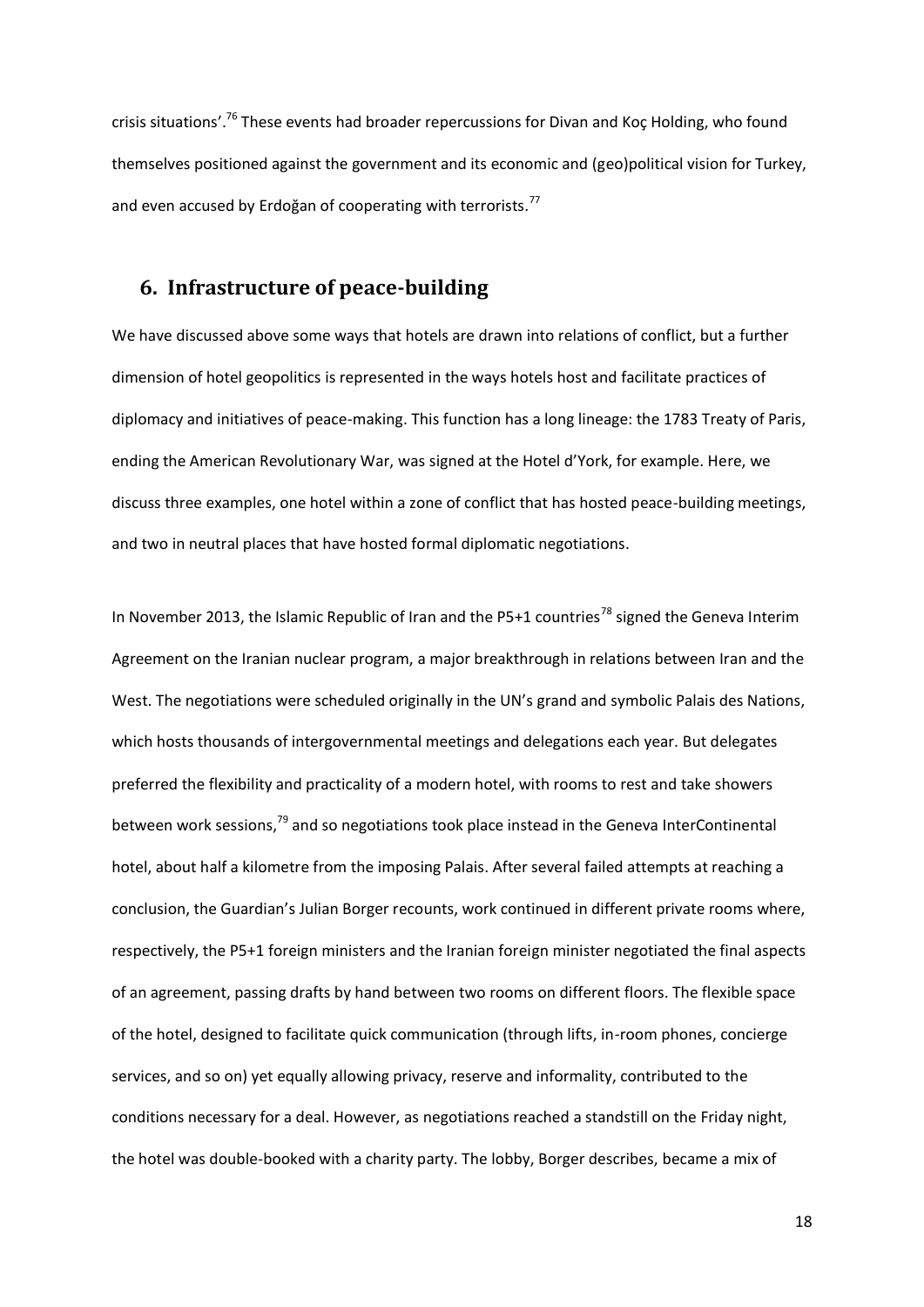party guests and state officials, while in the meeting rooms 'the focus of the diplomats poring over heavy-water reactor designs was constantly assaulted by the strains of Loch Lomond and Ring of Fire'.<sup>80</sup> This farcical scene could have been avoided at the Palais des Nations, but the more formal atmosphere of the Palais might not have been as conducive to a deal as the Intercontinental.

The use of hotels for formal diplomatic initiatives and negotiations is not new, of course. The Egyptian Red Sea resort of Sharm el-Sheikh was a regular host to Israeli-Palestinian peace talks in the 1990s, and peace-making has become part of the city's identity, and the image it presents to visitors. On the Salam (Peace) Road from the international airport, images commemorating the March 1996 Peacemakers Conference are displayed proudly to tourists and diplomats alike. Speaking at the Mövenpick Hotel (now the Jolie Ville Resort and Casino) in March 1996, at the Summit of the Peacemakers which brought together 27 governments for Middle East peace talks, US President Bill Clinton declared: 'from around the world, we have come to the Sinai to deliver one simple, unified message: Peace will prevail.'<sup>81</sup> While several hotels were involved in hosting peace talks or delegations, the Jolie Ville is one of the most prolific, listing on its websites some of the talks it has hosted, including further Middle East peace talks in September 2000 and June 2003, an Iraqi peace conference in May 2007, a 'Women for Peace' conference in September 2002, as well as the 1998 G15 meeting and the 2003 Arab League Summit.

Nicosia's Ledra Palace is located at the heart of the protracted conflict between Greek and Turkish Cyprus. Once the premier hotel in Cyprus, Ledra Palace had not only welcomed tourists, but was an important space for Cypriot nation building and dispute resolution, hosting 'trendy parties, beauty contests, high profile social gatherings, international conferences, meetings for the constitution of the Republic of Cyprus and talks for a solution to 'the Cyprus problem''.<sup>82</sup> But since 1974, a 180km buffer zone has divided the Greek Republic of Cyprus (ROC) to the south from the Turkish-controlled and proclaimed Republic of Northern Cyprus (TRNC) to the north.<sup>83</sup> Nicosia, divided between the two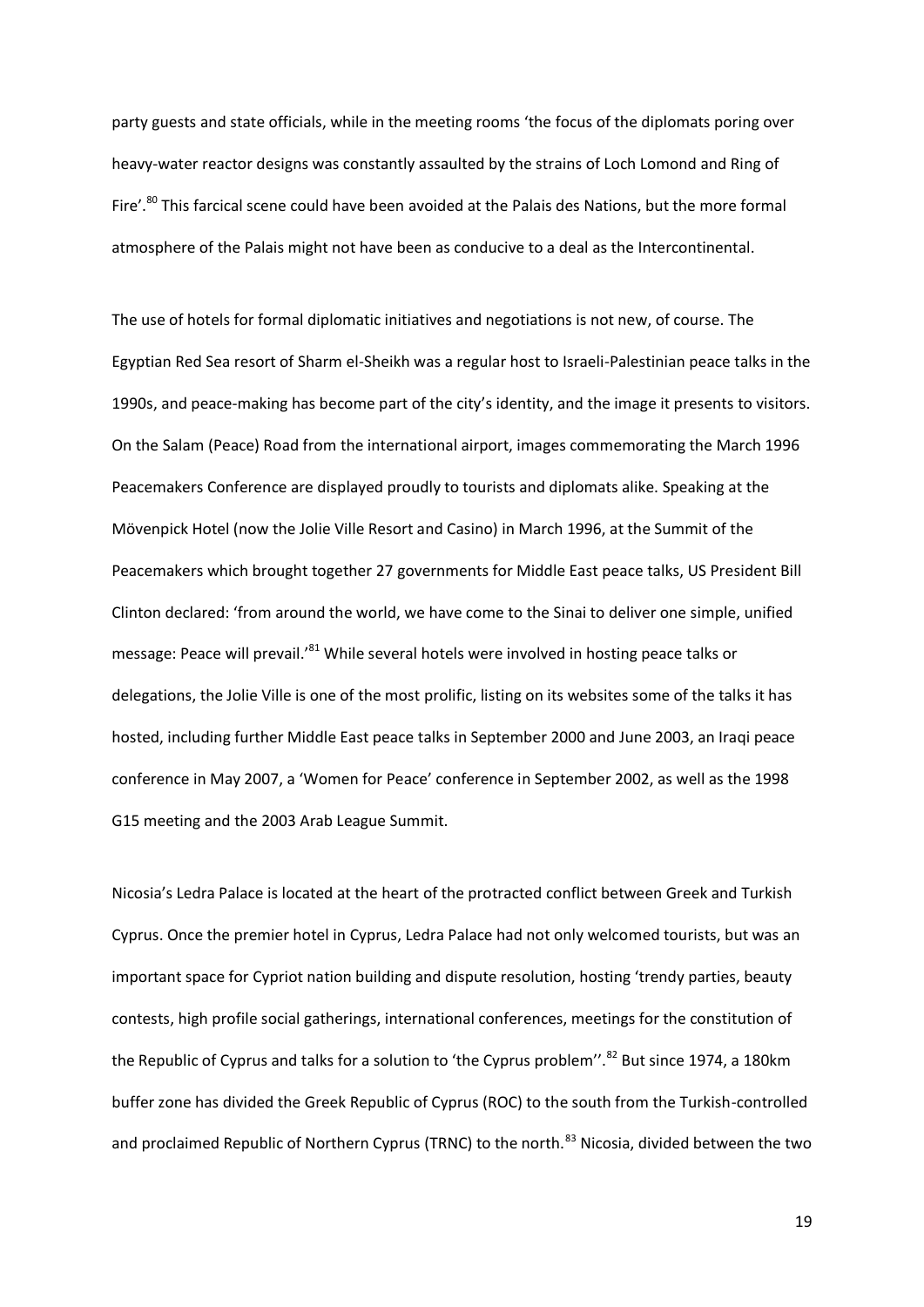republics, serves as capital city to both. Ledra Palace is located within the buffer zone, and so is completely entangled in the geopolitics of the conflict. From 1974, it served as headquarters of the United Nations Peacekeeping Force in Cyprus. Soon after the division, Ledra Palace resumed its role of hosting cross-community political meetings on the island. By the early 1980s, Ledra Palace was serving as a hub for 'city diplomacy',<sup>84</sup> hosting weekly meetings between the Greek and Turkish mayors of Nicosia, and in 2003 became the first of several crossing points to be opened between north and south Nicosia.<sup>85</sup> Transformed by the urban geopolitics of Nicosia, Ledra Palace remains a space of hospitality and encounter between communities, a point of contact in a zone of semiabandonment, and a hub for a network of organisations working towards reconciliation.<sup>86</sup> Peacemaking is not only a series of high-profile official events and negotiations, but equally importantly it happens as a process in which people come together, encounter one another and build relations of mutual respect, rapport and potentially affinity.<sup>87</sup> Far from being an inert backdrop against which peace-making events simply happen, the former hotel, its location, infrastructure and legacy facilitate and *make possible* such moments.

#### **Conclusions: hotel geopolitics**

The geopolitics of hotels have been under-researched in geography and beyond. In this article, we argue that hotels are not incidental to geopolitics, backdrops against which the political events of international relations, war and peacemaking unfold. Rather, hotels are crucial spaces in and through which geopolitics is manifested, negotiated and shaped – by ordinary people as well as political elites. From being part of the landscape of war to offering refuge to victims of state repression and offering spaces of encounter and reconciliation, hotels are crucial materialities and infrastructures that underpin some of the everyday mechanisms of geopolitics. The examples and vignettes discussed in this article point to different ways that the presences, spatialities and hospitality of hotels are drawn into and intimately linked to geopolitical processes. We therefore,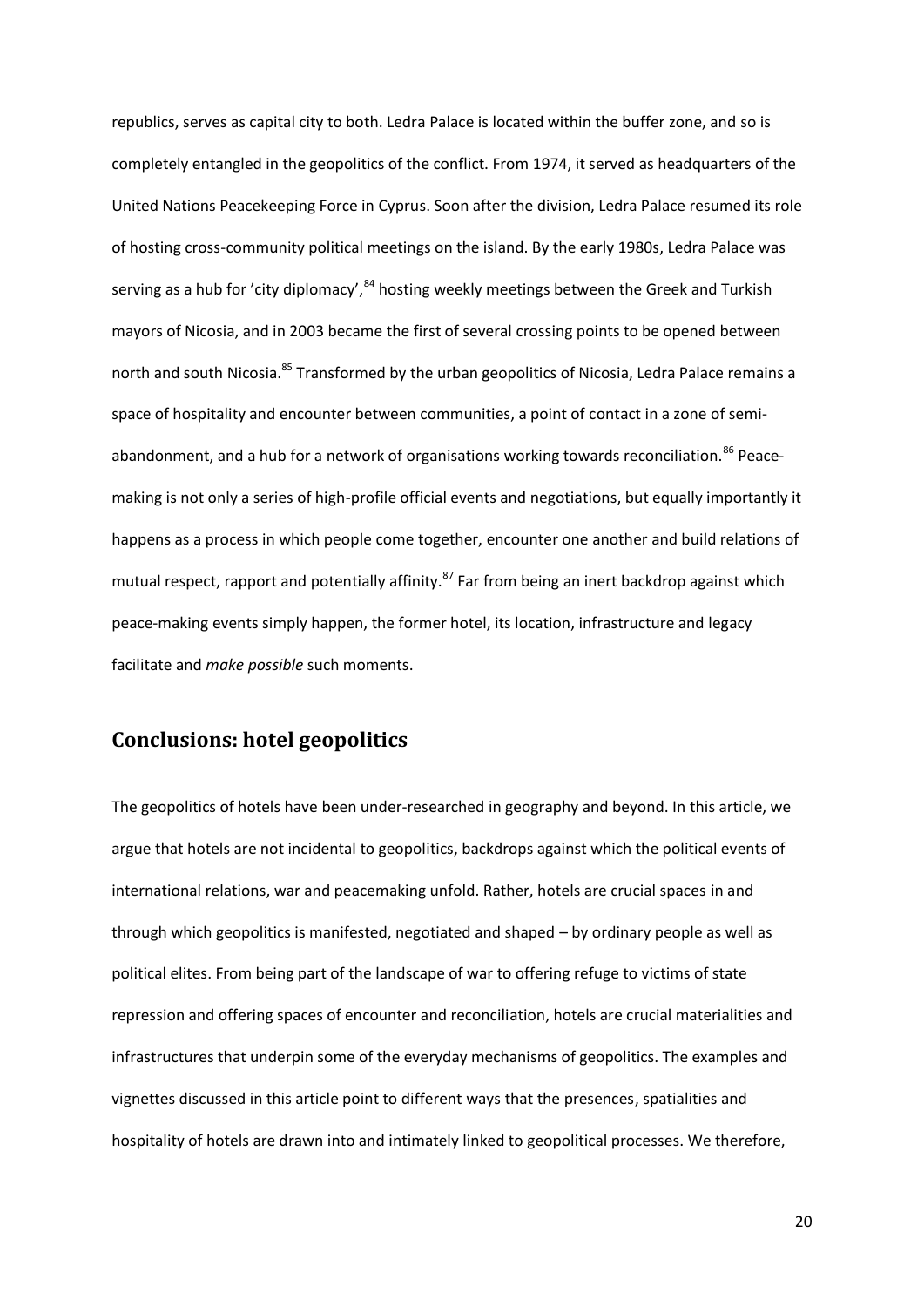propose *hotel geopolitics* as a research agenda that considers the complex ways in which hotels influence politics, power practices, international relations and dynamics of war and peace-making.

Two sets of spatial features can be generalised to outline this hotel geopolitics, manifestations of the relations of hospitality that point to hotels as mediators of power, war and peace. The first concerns hotels' relations with their surroundings, particularly the city and the state. Hospitality begins with an open door, and thus hotels are open to their surroundings and events occurring around them, whether peaceful or violent. This openness is carefully controlled and conditional; hotels need to be secured, but they also need to make profit by maintaining a constant flow of people and goods. This openness makes hotels 'soft targets' for terrorism (theme 2), where weapons and explosives can be smuggled in, or even where suicide bombers can infiltrate. Their openness is also an exclusive one: different people have different kinds of access to a hotel, and experience its hospitality differently. Hotels thus reflect and reinforce accepted social hierarchies, but – as in the case of Divan (theme 5) – can sometimes intervene in and disrupt them. Hotels are often seen as the embodiment of particular lifestyles and soft power (theme 1), which can trigger socio-political resentment and opposition, as well as excitement and aspiration. Hotels are usually private enterprises, but they might interact with city and state authorities in different ways, acting as interfaces between private capital and public actors and events, even hosting governments and military forces (theme 3), or clashing with state authorities (theme 5).

The second set of spatialities relates to the flexible built environment of hotels, and the human and non-human elements that materially constitute the relations of hospitality. This shapes how hotels might serve as dual technologies that can facilitate practices of war and peace. Hotels mix public and private areas that can be used by guests for different purposes. The negotiations at the Geneva Intercontinental (theme 6) illustrate how the different spaces of the hotel were used by negotiators, who were able to hold face-to-face negotiations in conference rooms, private discussions in private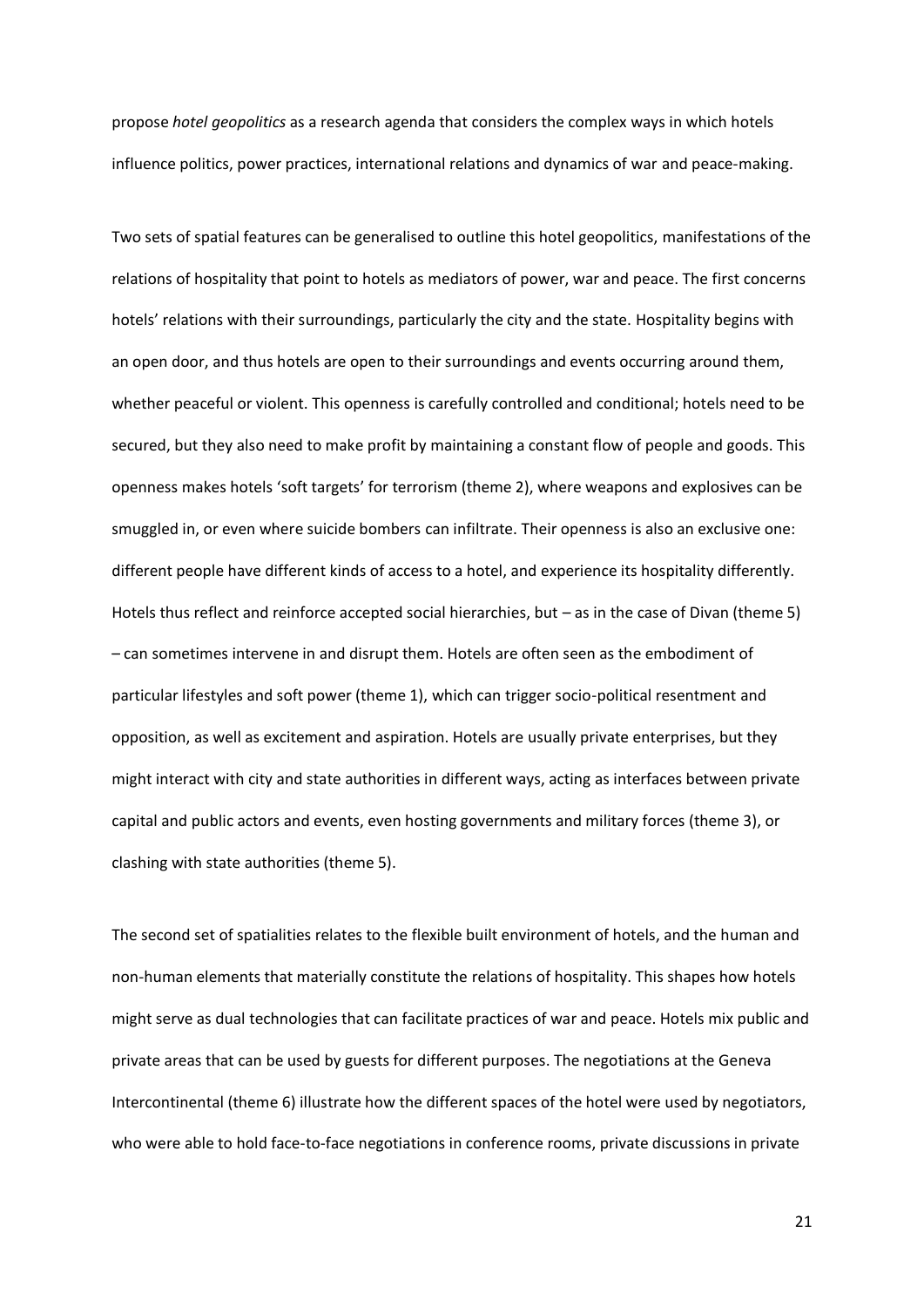rooms, and of course could rest in between sessions. The communal areas of the Beirut Commodore (theme 4) were used by war reporters, informants, political actors and militia leaders to meet, share and exchange information, while the aspect of one's guestroom (shelling side or not) was a matter of some importance to journalists staying there. While journalists gathered in the lobby of the Sarajevo Holiday Inn, its upper floors were transformed by snipers into something else entirely – something more like the Beirut Holiday Inn whose verticality was redeployed by militias as a machine for hostility rather than hospitality (theme 3). In moments of conflict and crisis, hotels can also be reconfigured and redeployed temporarily to offer emergency care and hospitality (theme 5): for protesters in Istanbul, for refugees and evacuees from conflict zones in Tbilisi, and for victims of ethnic conflict in Kigali. In divided Nicosia, the Ledra Palace was also transformed to host United Nations peacekeepers and peace-building meetings between political and community leaders (theme 6). Hotels are transient spaces, for temporary dwelling not permanent habitation, and they can therefore easily be emptied and reconfigured in times of conflict and crisis.

Hotels are sites of multi-scalar flows of people, capital and information; they are sites of encounter, inclusion and exclusion; their carefully managed openness, transience and potential anonymity underpin their geopolitical potential; their materialities and symbolisms shape relations with their surroundings and the potential for conflict or cooperation. An often taken for granted part of our urban built environment, hotels become entangled in processes of war and peace, and the fine boundary that can exist between them. Hotels are far more than simply detached spaces of depoliticised leisure and tourism, of corporate hospitality mediated by financial exchange. They are also *geopolitical* spaces, embedded within broader relations of conflict and peace-making. Empirical research on geopolitics, and its engagements with the everyday materialities that shape war and peace, must take seriously the hotel as a space with geopolitical potential.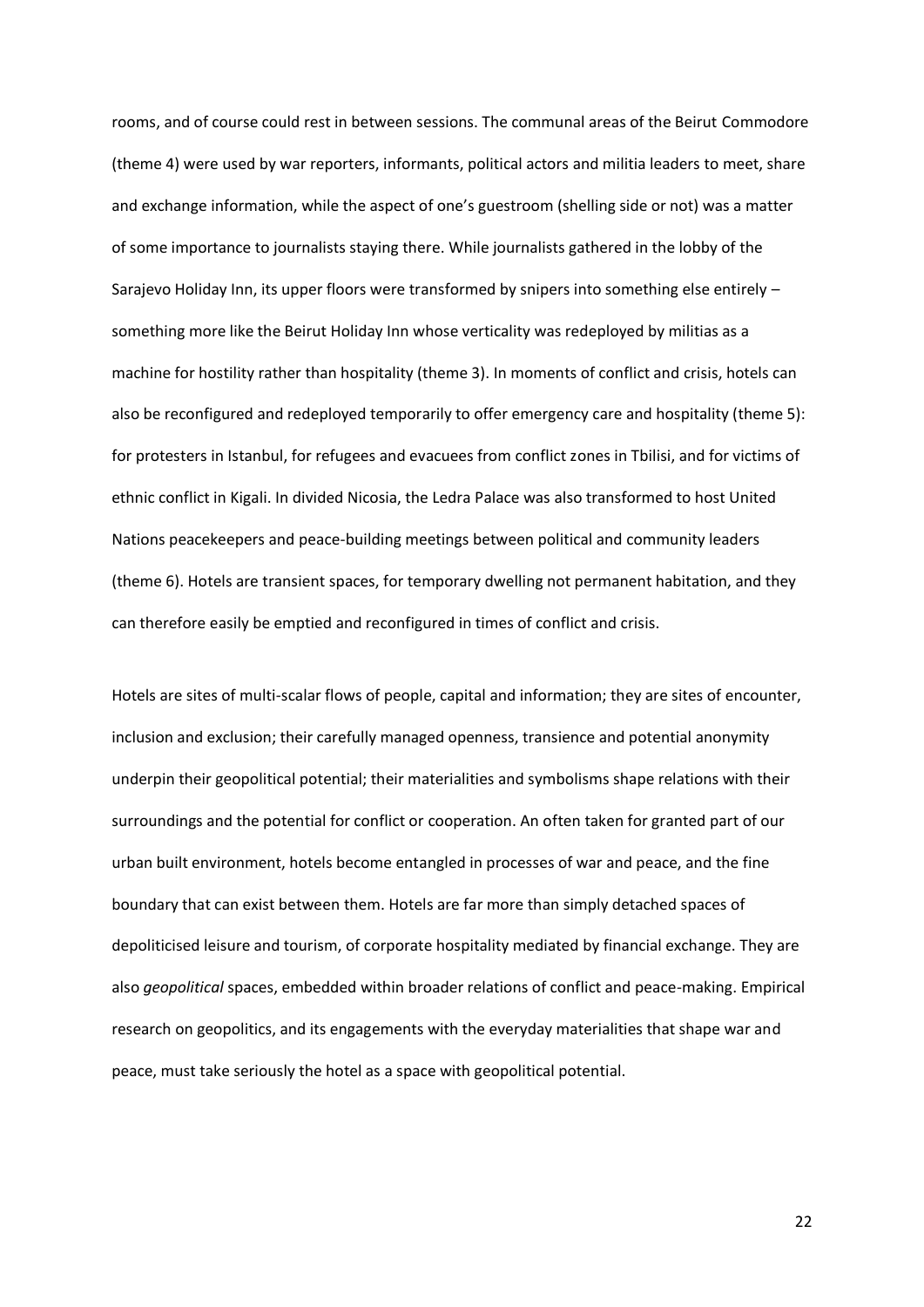1 1. L. Poitras, M. Rosenbach, and H. Stark, '"Royal Concierge": GCHQ Monitors Diplomats' Hotel Bookings', *Spiegel Online International*, 2013, http://www.spiegel.de/international/europe/gchqmonitors-hotel-reservations-to-track-diplomats-a-933914.html.

2. J. Derrida, 'Hostipitality', *Angelaki*, 5 (2000); J. Derrida and A. Dufourmantelle, *Of Hospitality* (Stanford, Calif.: Stanford University Press, 2000). The word *hotel* (from the French *hôtel* and, in turn, the Latin *hospitale*, meaning an inn) is linked etymologically to *hospitality* (French *hospitalité*, from Latin *hospitalitem* meaning friendliness to guests). This etymology is complex and overlapping, where *host* and *guest* share the same roots in the French *hôte* and the Latin *hostis* meaning both enemy and stranger/guest, and *hospes* meaning host or master of strangers. Derrida points to this overlapping etymology, arguing that hospitality and hostility, in sharing this common root, are inconceivable without one another.

3. See J. Germann Molz and S. Gibson, eds., *Mobilizing Hospitality: The Ethics of Social Relations in a Mobile World* (Aldershot: Ashgate, 2007); A. Ramadan, 'The Guests' Guests: Palestinian Refugees, Lebanese Civilians, and the War of 2006', *Antipode*, 40 (2008).

4. This term was first used for the website [www.hotelgeopolitics.com,](http://www.hotelgeopolitics.com/) which showcases work by Sara Fregonese on the Beirut Holiday Inn and hotels district, funded by a British Academy small grant (SG102042). The genesis of this paper lies in this earlier work on Beirut, along with Adam Ramadan's work on hospitality among Palestinian refugees in South Lebanon. S. Fregonese, 'Between a Refuge and a Battleground: Beirut's Discrepant Cosmopolitanisms', *Geographical Review*, 102 (2012); Ramadan, 'The Guests' Guests: Palestinian Refugees, Lebanese Civilians, and the War of 2006'; A. Ramadan, 'Hospitality and Postnational Peace', *Political Geography*, 30 (2011).

5. C. H. Enloe, *Bananas, Beaches and Bases: Making Feminist Sense of International Politics* (Berkeley: University of California Press, 2000); J. Hyndman, 'Mind the Gap: Bridging Feminist and Political Geography through Geopolitics', *Political Geography,* 23 (2004); R. Pain and S. J. Smith, *Fear: Critical Geopolitics and Everyday Life* (Aldershot: Ashgate, 2008); R. Pain et al., 'Moments in Everyday/distant Geopolitics: Young People's Fears and Hopes', *Geoforum*, 41 (2010); Smith, 'Intimate Geopolitics: Religion, Marriage, and Reproductive Bodies in Leh, Ladakh', *Annals of the Association of American Geographers*, 102 (2012); A. Ramadan, 'Spatialising the Refugee Camp', *Transactions of the Institute of British Geographers*, 38 (2013); S. Fregonese, 'The Everyday', J. Agnew et al., eds, *The Wiley-Blackwell Companion to Political Geography*, 2nd ed. (London: John Wiley & Sons Ltd., Forthcoming).

6. Pain and Smith, *Fear: Critical Geopolitics and Everyday Life*, p. 7.

7. Enloe, *Bananas, Beaches and Bases: Making Feminist Sense of International Politics*, p. 20.

8. R. Craggs, 'Towards a Political Geography of Hotels: Southern Rhodesia, 1958–1962', *Political Geography*, 31 (2012); D. Lisle, 'Frontline Leisure: Securitizing Tourism in the War on Terror', *Security*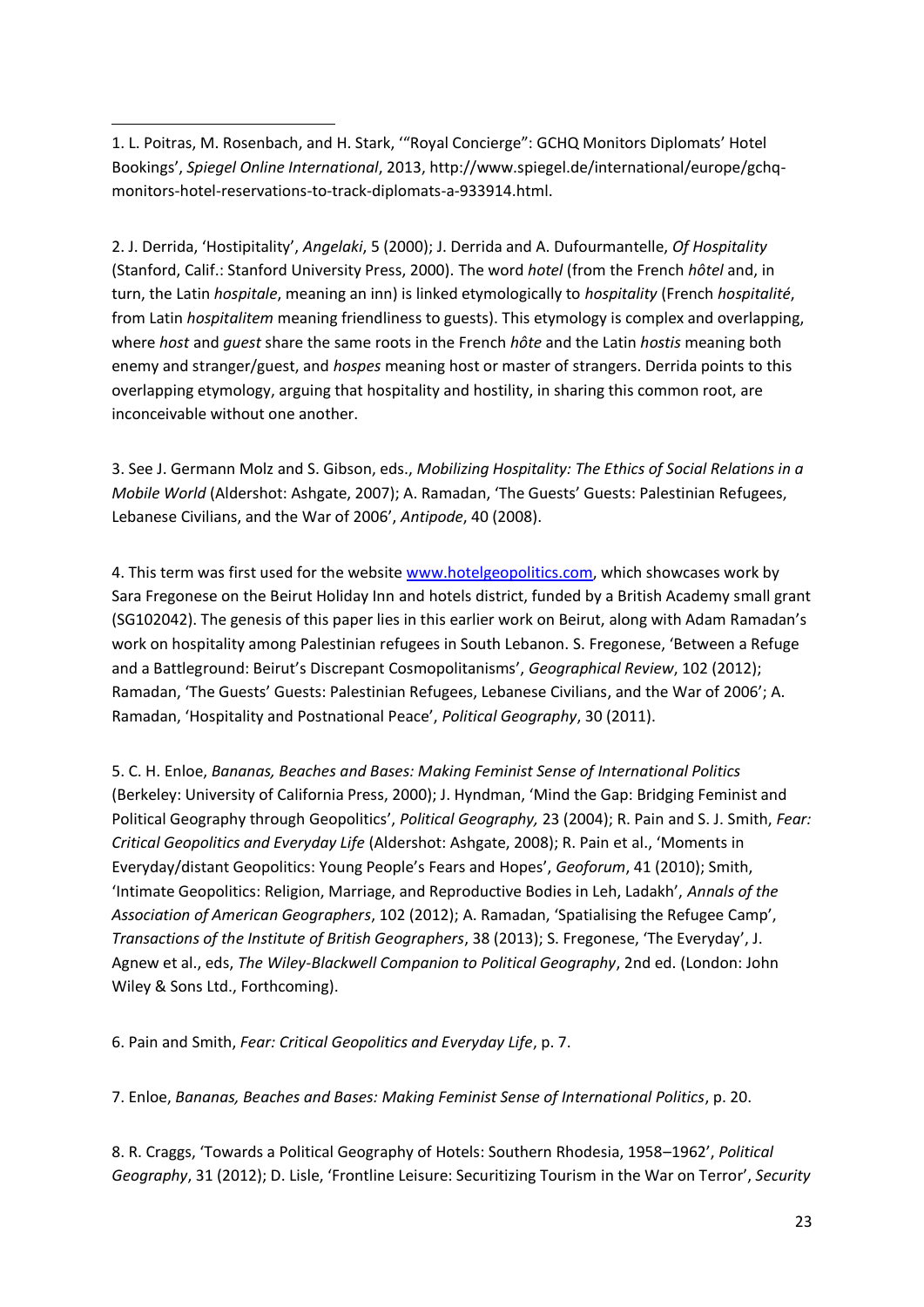1 *Dialogue*, 44 (2013). These articles, along with Smirl's 'Not Welcome at the Holiday Inn' and the present paper, all stem from the session 'Hotels: Political Geographical Investigations' co-organised by Sara Fregonese and Klaus Dodds at the 2010 RGS-IBG annual meeting.

9. W. Hazboun, *Beaches, Ruins, Resorts. The Politics of Tourism in the Arab World* (Minneapolis: University of Minnesota Press, 2008), p. x.

10. K. Hannam, 'Tourism Geographies, Tourist Studies and the Turn towards Mobilities', *Geography Compass*, 2 (2008), p. 130.

11. P. Lynch et al., 'Theorizing Hospitality', *Hospitality & Society*, 1 (2011); B. Brotherton, 'Towards a Definitive View of the Nature of Hospitality and Hospitality Management', *International Journal of Contemporary Hospitality Management*, 11 (1999).

12. S. Britton, 'Tourism, Capital, and Place: Towards a Critical Geography of Tourism', *Environment and Planning D: Society and Space*, 9 (1991).

13. Britton, 'Tourism, Capital, and Place: Towards a Critical Geography of Tourism'.

14. S. Chandler and J. Jones, 'Because a Better World Is Possible: Women Casino Workers, Union Activism and the Creation of a Just Workplace', *Journal of Sociology and Social Welfare*, 30 (2003); A. Church and M. Frost, 'Tourism, the Global City and the Labour Market in London', *Tourism Geographies*, 6 (2004); S. Tufts, '"We Make It Work": The Cultural Transformation of Hotel Workers in the City', *Antipode*, 38 (2006).

15. C. M. Hall, D. J. Timothy, and D. T. Duval, 'Security and Tourism: Towards a New Understanding?', *Journal of Travel & Tourism Marketing*, 15 (2004).

16. P. Adey, 'Facing Airport Security: Affect, Biopolitics, and the Preemptive Securitisation of the Mobile Body', *Environment and Planning D: Society and Space*, 27 (2009).

17. A. Pritchard, N. Morgan, and I. Ateljevic, 'Hopeful Tourism', *Annals of Tourism Research*, 38 (2011).

18. S. Causevic and P. Lynch, 'Phoenix Tourism', *Annals of Tourism Research*, 38 (2011).

19. Craggs, R. 'Towards a Political Geography of Hotels', pp. 215–216.

20. C. Minca and C.-E. Ong, 'The Power of Space: The Biopolitics of Custody and Care at the Lloyd Hotel, Amsterdam', *Political Geography* (2015).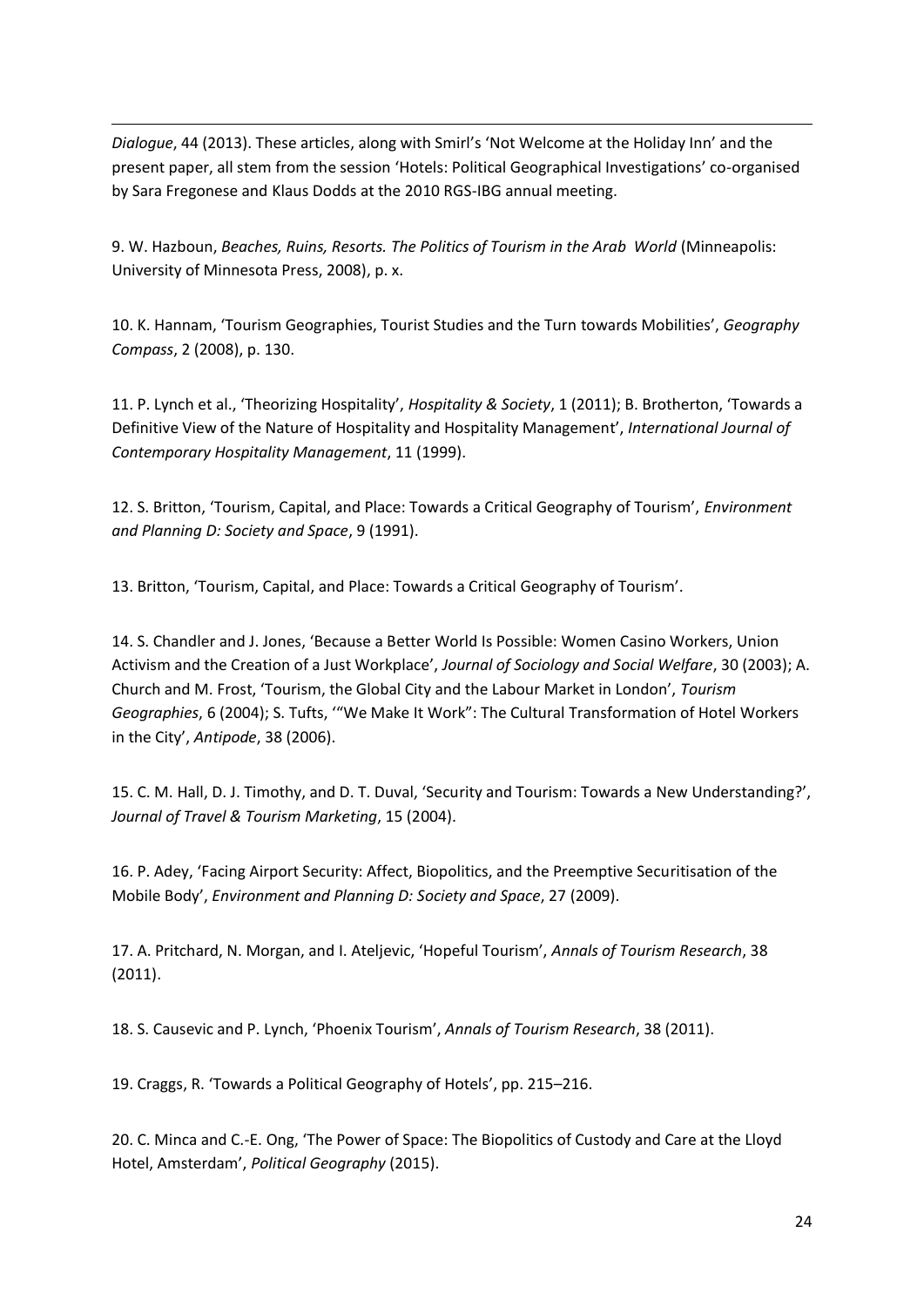1 21. D. McNeill, 'The Hotel and the City.', *Progress in Human Geography*, 32 (2008); M. Morris, 'At Henry Parkes Motel', *Cultural Studies*, 2 (n.d.); J. E. Pready, 'The power of place: re-negotiating identity in hotel fiction.' (Doctor of Philosophy, Nottingham: University of Nottingham, 2009), http://etheses.nottingham.ac.uk/990/1/jpready\_thesis.pdf.

22. L. McDowell, A. Batnitzky, and S. Dyer, 'Division, Segmentation, and Interpellation: The Embodied Labors of Migrant Workers in a Greater London Hotel', *Economic Geography*, 83 (2009).

23. McNeill, 'The Hotel and the City.', p. 396.

24. S. Whatmore, 'Materialist Returns: Practising Cultural Geography in and for a More-than-Human World', *Cultural Geographies*, 13 (2006); B. Anderson and D. Tolia-Kelly, 'Matter(s) in Social and Cultural Geography', *Geoforum*, 35 (2004); B. Anderson and J. Wylie, 'On Geography and Materiality', *Environment and Planning A*, 41 (2009); B. Anderson, 'Affective Atmospheres', *Emotion, Space and Society*, 2 (2009); M. Müller, 'Reconsidering the Concept of Discourse for the Field of Critical Geopolitics: Towards Discourse as Language and Practice', *Political Geography*, 27 (2008).

25. R. Brand and S. Fregonese, *The Radicals' City: Urban Environment, Polarisation, Cohesion*, Design and the built environment (Farnham, Surrey: Ashgate, 2013); B. Anderson and P. Adey, 'Affect and Security: Exercising Emergency in "UK Civil Contingencies"', *Environment and Planning D: Society and Space*, 29 (2011); K. Meehan, I. G. R. Shaw, and S. A. Marston, 'Political Geographies of the Object', *Political Geography*, 33 (2013).

26. Whatmore, 'Materialist Returns'.

27. G. Demarest, 'Geopolitics and Urban Armed Conflict in Latin America', *Small Wars & Insurgencies*, 6 (1995); P. Vincent and B. Warf, 'Eruvim: Talmudic Places in a Postmodern World', *Transactions of the Institute of British Geographers*, 27 (2002); F. Douzet, 'Immigration et Géopolitique Urbaine : La Question Du Logement À Oakland, Californie', *Espace, Populations, Sociétés*, 21 (2003); S. Graham, ed., *Cities, War, and Terrorism: Towards an Urban Geopolitics*, Studies in urban and social change (Malden, MA: Blackwell Publishing, 2004); P. Amar, 'Operation Princess in Rio de Janeiro: Policing "Sex Trafficking", Strengthening Worker Citizenship, and the Urban Geopolitics of Security in Brazil', *Security Dialogue*, 40 (2009); S. Fregonese, 'Urban Geopolitics 8 Years On. Hybrid Sovereignties, the Everyday, and Geographies of Peace', *Geography Compass*, 6 (2012).

28. Graham, *Cities, War, and Terrorism: Towards an Urban Geopolitics*; S. Fregonese and R. Brand, 'Polarisation as Socio--technical Phenomenon. A Bibliographical Review.', *Journal of Urban Technology*, 16 (2009).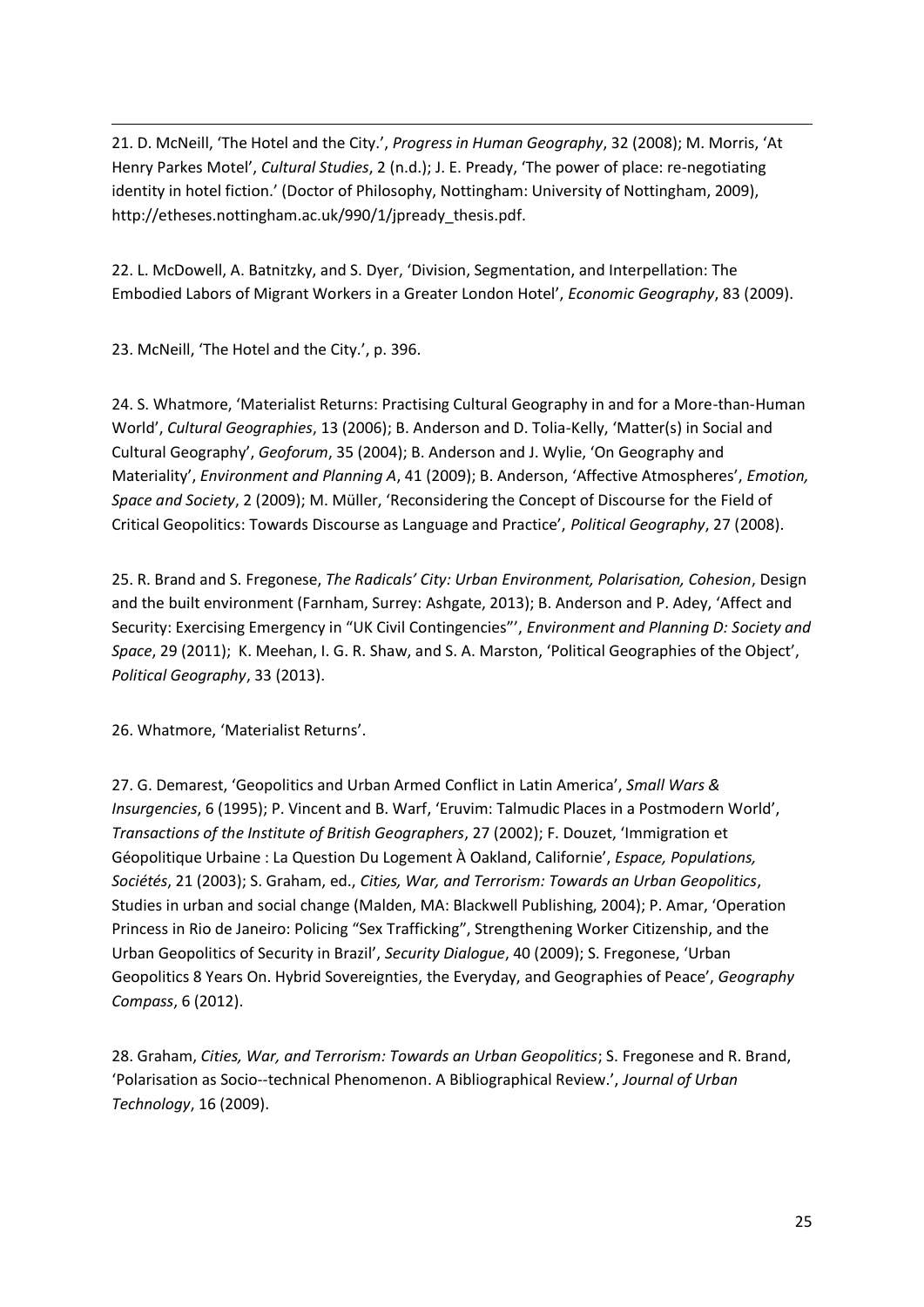1 29. N. Megoran, 'War and Peace? An Agenda for Peace Research and Practice in Geography', *Political Geography*, 30 (2011). See also F. McConnell, N. Megoran, and P. Williams, eds., *Geographies of Peace* (London: I B Tauris, 2014).

30. P. Q. Hirst, *Space and Power: Politics, War and Architecture* (Cambridge ; Malden, MA: Polity, 2005), p. 158; M. Foucault and A. Sheridan, *The Archaeology of Knowledge* (London: Tavistock, 1972).

31. M. Merleau-Ponty, *Phenomenology of Perception*, trans. D. A. Landes (Oxford: Routledge, 2012).

32. K. Dovey, *Framing Places: Mediating Power in Built Form*, Architext series (London ; New York: Routledge, 1999).

33. A. Wharton, *Building the Cold War. Hilton International Hotels and Modern Architecture* (Chicago: University of Chicago Press, 2001).

34. D. Merrill, *Negotiating Paradise. U.S Tourism and Empire in Twentieth-Century Latin America* (Chapel HIll: University of North Carolina Press, 2009), p. 241.

35. C. Endy, *Cold War Holidays: American Tourism in France*, The new Cold War history (Chapel Hill: University of North Carolina Press, 2004), p. 1.

36. S. Pack, *Tourism And Dictatorship: Europe's Peaceful Invasion of Franco's Spain* (Basingstoke: Palgrave MacMillan, 2006).

37. L. E. Hudman and R. H. Jackson, *Geography of Travel & Tourism*, 4th ed. (Clifton Park, NY: Thomson/Delmar Learning, 2003), p. 309.

38. A. E. Gorsuch, '"There's No Place like Home": Soviet Tourism in Late Stalinism', *Slavic Review*, 62 (2003).

39. M. David-Fox, *Showcasing the Great Experiment: Cultural Diplomacy and Western Visitors to Soviet Union, 1921-1941* (Oxford ; New York: Oxford University Press, 2012).

40. A. S. Romer, 'Curse of Russia Is Intourist', *Science*, 172 (1971); R. A. Rosenstone, 'The Real Red Menace', *Michigan Quarterly Review*, 44 (2005).

41. E. Accinelli et al., 'Rationality of Investment on White Elephants: The Case of Public Investments in Tourist Facilities in Mexico\*' (presented at the UNWTO Ulysses Conference 2006, Madrid: Education Council of the United Nations World Tourism Organization, 2006).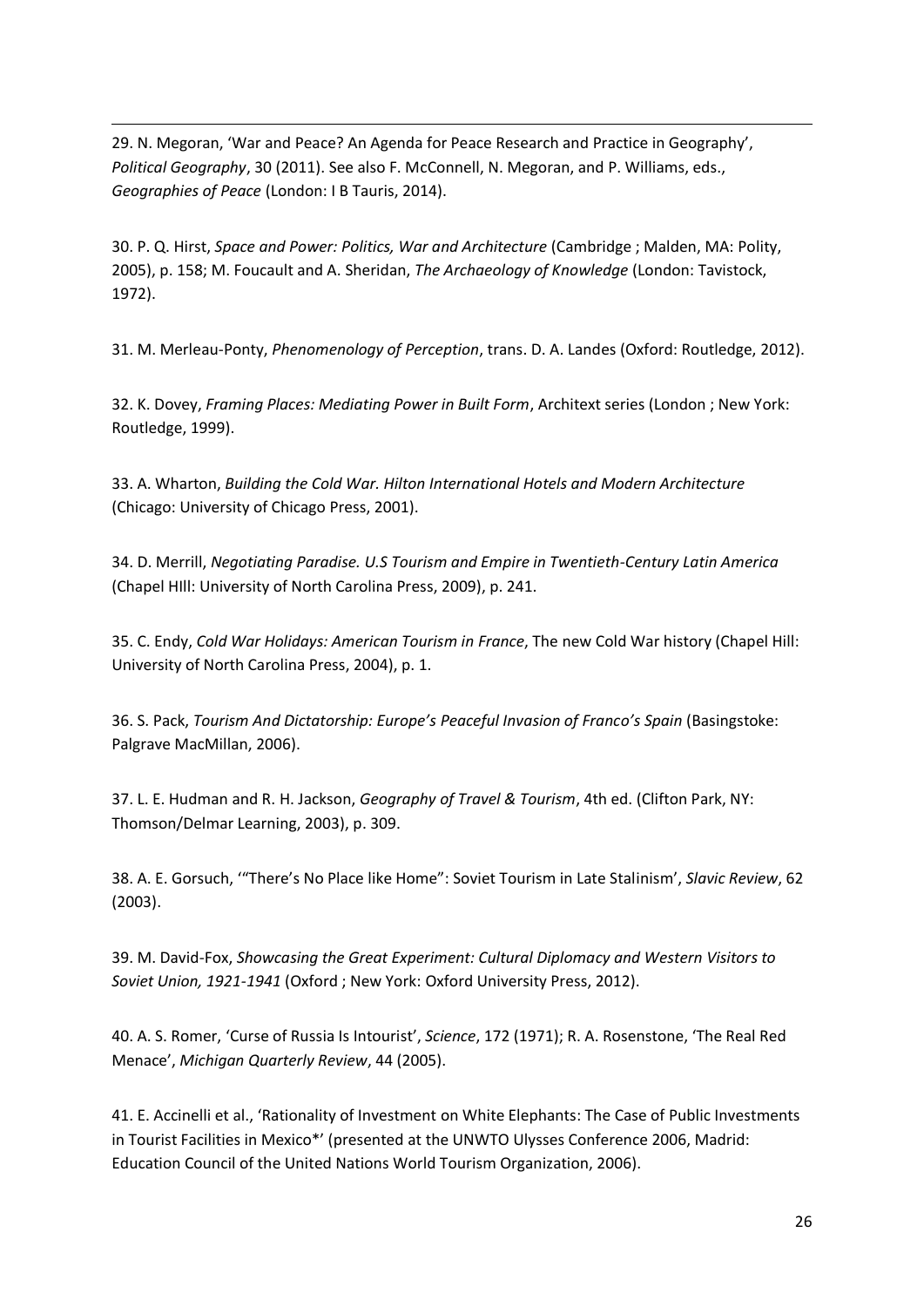42. N. Barber, *Buildings and Structures.* (London: Capstone Global Library, 2012).

43. See A. N. Lanʹkov, *The Real North Korea: Life and Politics in the Failed Stalinist Utopia* (Oxford: Oxford University Press, 2013).

44. Security think-tank Stratfor defines soft targets as 'public or semi-public (some degree of restricted access) facilities where large numbers of people congregate under relatively loose security.' Stratfor, *The Militant Threat to Hotels*, Special Security Report:, 2009.

45. C. Scoular, *In the Headlines: The Story of the Belfast Europa Hotel* (Belfast: Appletree, 2003); A. Titterington, 'The Challenge of Northern Ireland Tourism', *The Cornell Hotel and Restaurant Administration Quarterly*, 36 (1995).

46. Stratfor, *The Militant Threat to Hotels*.

47. Stratfor, *The Militant Threat to Hotels*; see also D. Wernick, 'Reflections on the Evolving Terrorist Threat to Luxury Hotels', 2009.

48. Lisle, 'Frontline Leisure'.

1

49. Lisle, 'Frontline Leisure', p. 136; D. Clifton, *Hospitality Security: Managing Security in Today's Hotel, Lodging, Entertainment, and Tourism Environment* (Boca Raton, FL: CRC Press, 2012).

50. Lisle, 'Frontline Leisure', p. 136.

51. 'Bermuda Resorts: Fairmont Hamilton Princess Bermuda Luxury Hotel', n.d., http://www.fairmont.com/hamilton-bermuda/hotel-history/.

52. T. Whewell, 'Libya's Government Holed up in a 1970s Hotel', *BBC News*, 2014, http://www.bbc.co.uk/news/magazine-29603393.

53. L. Smirl, 'Not Welcome At The Holiday Inn: How a Sarajevo Landmark Influences Political Relations', *Spaces of Aid Post Disaster Relief Reconstruction – The Work of Lisa Smirl* (presented at the Royal Geographical Society Annual Meeting, London, 2010), http://spacesofaid.wordpress.com/2014/02/02/not-welcome-at-the-holiday-inn/; B. Demick, *Besieged: Life under Fire on a Sarajevo Street* (London: Granta, 2012).

54. A. Soueif, Cairo: My City, Our Revolution (London: Bloomsbury Publishing, 2012), p. 22.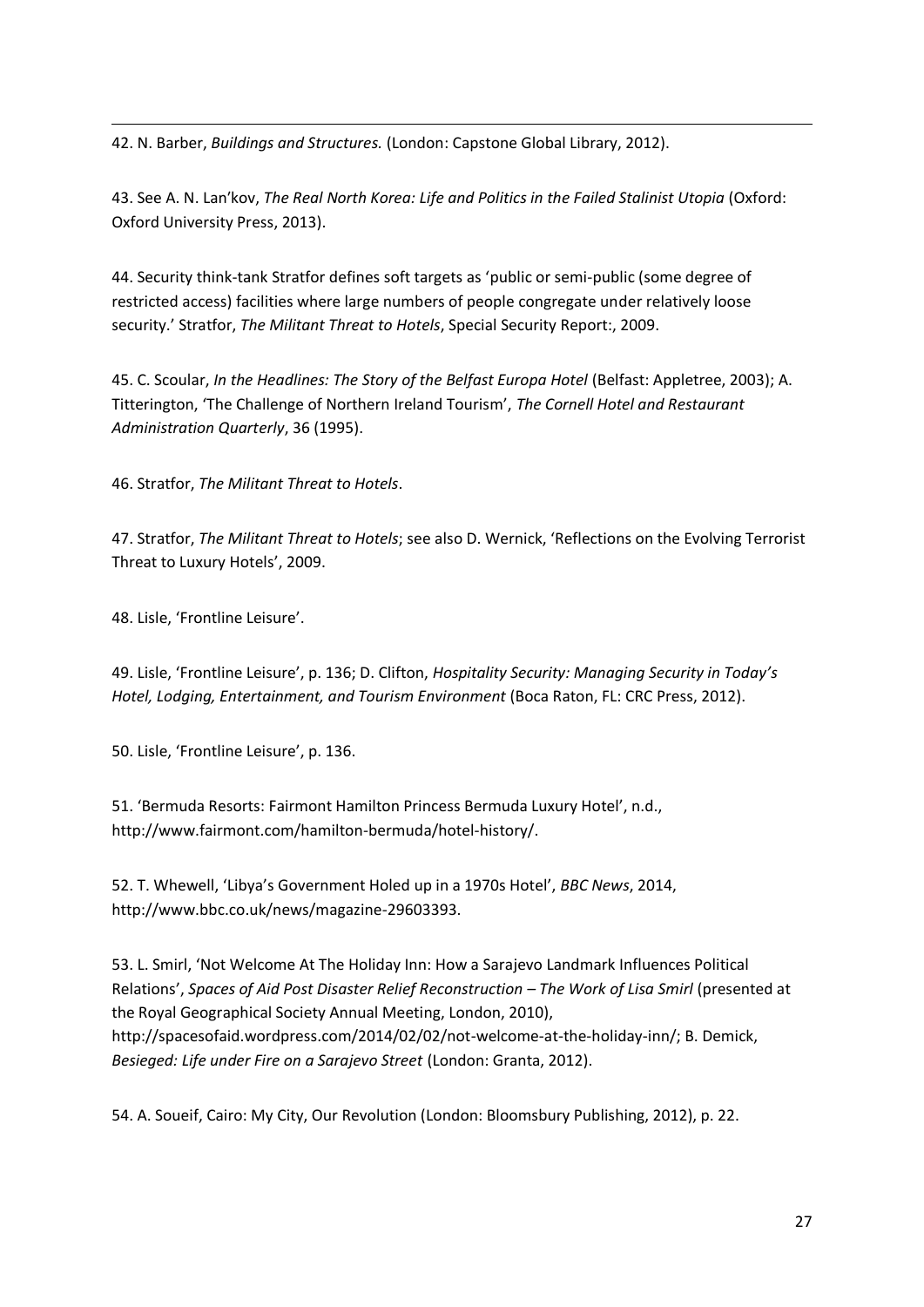1 55. http://www.aljazeera.com/news/middleeast/2014/04/cloneofsyrian-army-seizes-towns-nearlebanon-bor-201441416531326212.html

56. S. Fregonese, 'The Urbicide of Beirut? Geopolitics and the Built Environment in the Lebanese Civil War (1975–1976)', *Political Geography*, 28 (2009); See also: E. O'Ballance, *Civil War in Lebanon, 1975-92* (New York, N.Y: St. Martin's Press, 1998), chapter 'The battle of the hotels'.

57. Fregonese, 'BETWEEN A REFUGE AND A BATTLEGROUND'. This research is showcased on the websit[e www.hotelgeopolitics.com](http://www.hotelgeopolitics.com/) .

58. D. Campbell, 'Geopolitics and Visuality: Sighting the Darfur Conflict', *Political Geography*, 26 (2007); G. Myers, T. Klak, and T. Koehl, 'The Inscription of Difference: News Coverage of the Conflicts in Rwanda and Bosnia', *Political Geography*, 15 (1996).

59. A. Pinkerton, 'Journalists', K. Dodds, M. Kuus, and J. P. Sharp, eds, *The Ashgate Research Companion to Critical Geopolitics* (Farnham, Surrey, England ; Burlington, VT: Ashgate, 2013), p. 441.

60. G. Tuathail, 'An Anti-Geopolitical Eye: Maggie O'Kane in Bosnia, 1992-93', *Gender, Place & Culture*, 3 (1996).

61. During the Gulf and Vietnam wars, for example, 'most of the coverage came from reporters in hotels'. J. J. Fialka, *Hotel Warriors: Covering the Gulf War*, Woodrow Wilson Center special studies (Washington, D.C., U.S.A. : Baltimore, Md: Woodrow Wilson Center Press ; Distributed by the Johns Hopkins University Press, 1992), p. 55.

62. Smirl, 'Not Welcome At The Holiday Inn: How a Sarajevo Landmark Influences Political Relations'.

63. Smirl, 'Not Welcome At The Holiday Inn: How a Sarajevo Landmark Influences Political Relations'.

64. T. Friedman, *From Beirut to Jerusalem* (London: HarperCollins, 1998), p. 64.

65 R. Fisk, *Pity the Nation: Lebanon at War*, vol. 3rd (Oxford: Oxford University Press, 2001), p. 217.

66 Fisk, *Pity the Nation: Lebanon at War*, p. 434.

67. C.-E. Ong, C. Minca, and M. Felder, 'The Historic Hotel as "quasi-Freedom Machine": Negotiating Utopian Visions and Dark Histories at Amsterdam's Lloyd Hotel and "Cultural Embassy"', *Journal of Heritage Tourism* (2014); Minca and Ong, 'The Power of Space'.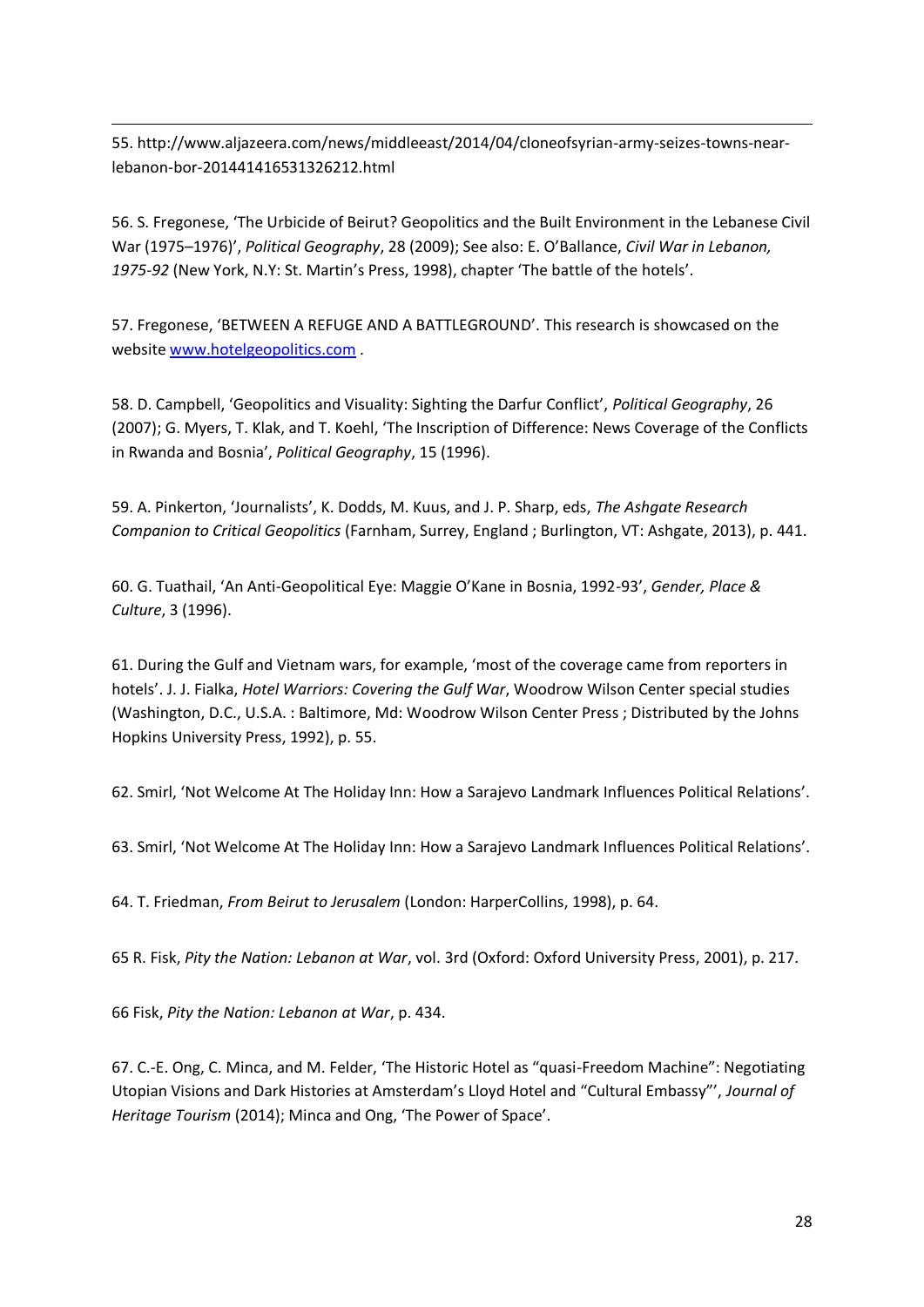1 68. Y. Chazan, 'Croatian Coast Straining under 200,000 Refugees: Yigan Chazan in Split Finds Room Running out for the Many Escaping from War in Bosnia', *The Guardian*, 1992, sec. Europe, http://www.theguardian.com/world/1992/jun/09/warcrimes; M. Tanner, *Croatia: A Nation Forged in War*, 2nd ed. (New Haven, CT: Yale University Press New Haven and London, 2001).

69. L. Waldorf, 'Revisiting *Hotel Rwanda* : Genocide Ideology, Reconciliation, and Rescuers', *Journal of Genocide Research*, 11 (2009).

70. Abkhazia Today: Europe Report No 176 – 15 September 2006. International Crisis Group, p23.

71. Manning, Paul, 'The Hotel/Refugee Camp Iveria: Symptom, Monster, Fetish, Home', K. V. Assche, J. Salukvadze, and N. Shavishvili, eds, *City Culture and City Planning in Tbilisi: Where Europe and Asia Meet* (Lewiston: Edwin Mellen Press, 2009).

72. Manning, Paul, 'The Hotel/Refugee Camp Iveria: Symptom, Monster, Fetish, Home'.

73. M. Theodorou, 'The Iveria Hotel in Tbilisi', Naturopa, 100 (2003). Governments elsewhere, including the UK and USA, have used hotels to house refugees and asylum seekers, although not for such long time-scales. See e.g. G. Stabile and J. Linderman, *Refugee Hotel* (San Francisco: McSweeney's Books, 2012).

74. M. Dikec, 'Fraudulent Democracy and Urban Stasis in Turkey', *Open Security. Reconciliation and Conflict*, 2013, http://www.opendemocracy.net/opensecurity/mustafa-dike%C3%A7/fraudulentdemocracy-and-urban-stasis-in-turkey.

75. Derrida argues that we should strive to offer hospitality unconditionally, to the unexpected and uninvited guest. This follows and expands the limited notion of hospitality set out by Kant, who argued that we must not refuse hospitality to those who may face death without it. Derrida and Dufourmantelle, *Of Hospitality*; I. Kant, 'Perpetual Peace: A Philosophical Sketch', H. S. Reiss, ed, *Kant: Political Writings* (Cambridge: Cambridge University Press, 1991).

76. Hotel Forum, 'Hospitality Innovation Award', *Hotel Forum*, 2013, http://www.hotelforum.org/en/awards/hospitality-innovation-award.html; Hurriyet Daily News, 'Divan Hotel Which Sheltered Gezi Park Protesters Awarded', 2013, sec. Business, http://www.hurriyetdailynews.com/divan-hotel-which-sheltered-gezi-park-protestersawarded.aspx?pageID=238&nID=55907&NewsCatID=345.

77. K. Gursel, 'Is Audit of Koc Companies Erdogan's Revenge for Gezi Park?', trans. T. Goksel, *Al Monitor*, 2013, http://www.al-monitor.com/pulse/originals/2013/07/koc-audit-raid-turkey-interestrate-lobby-gezi.html; Ö. Gezer and M. Popp, 'Investors Nervous: Erdogan's Witch Hunt Endangers Economy', *Spiegel Online*, 2013, http://www.spiegel.de/international/business/erdogan-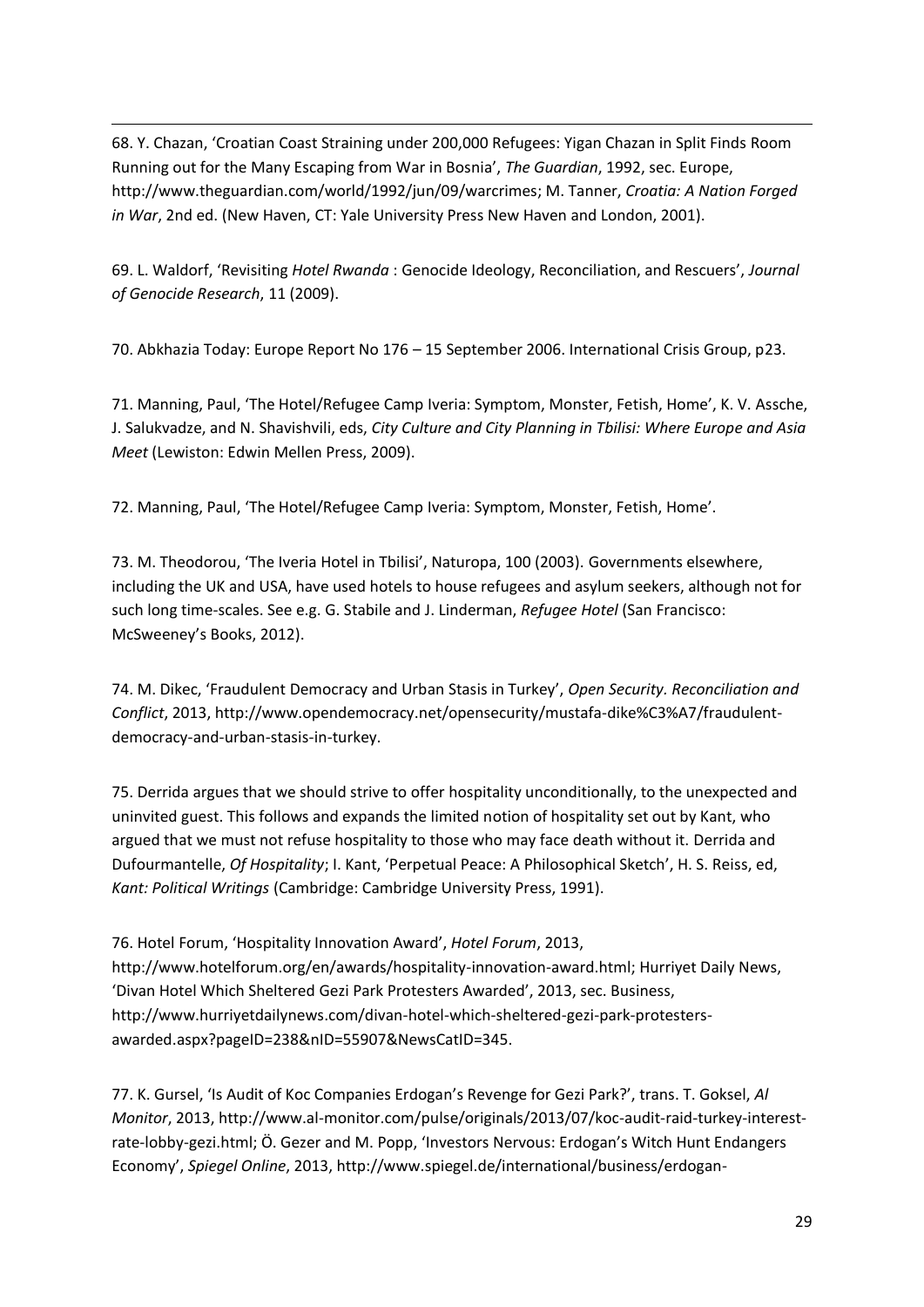1 endangering-economy-with-financial-sector-witch-hunt-a-917370-2.html; D. Dombey, 'Turkish Businesses Targeted after Erdogan Comments', *Financial Times* (London, 2013); S. E. Cornell, 'Erdogan versus Koç Holding: Turkey's New Witch Hunt', *The Turkey Analyst*, 2013, http://www.turkeyanalyst.org/publications/turkey-analyst-articles/item/64-erdogan-vs-ko%C3%A7 holding-turkeys-new-witch-hunt.html.

78. The five permanent members of the UN Security Council, plus Germany.

79. J. Borger, 'How Iran Nuclear Deal Was Clinched to Johnny Cash's Ring Of Fire', *The Guardian*, 2013, sec. World News, http://www.theguardian.com/world/2013/nov/24/iran-nuclear-deal-hotelcharity-concert.

80. Borger, 'How Iran Nuclear Deal Was Clinched to Johnny Cash's Ring Of Fire'.

81. S. H. Storer, 'Terror Summit: Many Words, No Action', *Chicago Tribune* (Chicago, 1996), http://articles.chicagotribune.com/1996-03-14/news/9603140128\_1\_tel-aviv-summit-site-arabisraeli.

82. M. Epaminondas, *Home for Cooperation.* (Nicosia: AHDR, 2011).

83. Divided first under British colonial rule, Cyprus's two main ethnic communities, Greek and Turkish, have had troubled relations for decades. In the 1960s, the two communities became increasingly polarised and segregated and the British army, in order to quell strife between the two communities, drew a line cutting the city in two. In 1974, the Turkish army invaded the north of Cyprus in response to the removal by the Greek military Junta of the Republic of Cyprus Archbishop Makarios, under whom the island had reached a fragile political equilibrium. As a result, the city of Nicosia was also divided, along the Green Line drawn by the British in 1963.

84. L. Demetriades, 'City Diplomacy to Build Measures of Confidence in Nicosia' (presented at the Forum for Cities in Transition - Brussels open days: City diplomacy: A tool for building measures of confidence, Nicosia, 2009), http://citiesintransition.net/2009/10/06/brussels-open-days-2009/.

85. See also E. R. Charlesworth, *Architects without Frontiers : War, Reconstruction and Design Responsibility* (Amsterdam; London: Architectural, 2006); M. Howe, '2 Mayors Ease Rift in Divided Cyprus', *The New York Times*, 1982, sec. World.See also E. R. Charlesworth, *Architects without frontiers : war, reconstruction and design responsibility* (Amsterdam; London: Architectural, 2006); M. Howe, '2 Mayors Ease Rift in Divided Cyprus', *The New York Times*, 1982, sec. World.

86. Including the Fullbright Center, the Home for Cooperation (H4C), the Peace Research Institute (PRIO) and the Association for Historical Dialogue and Research (AHDR)